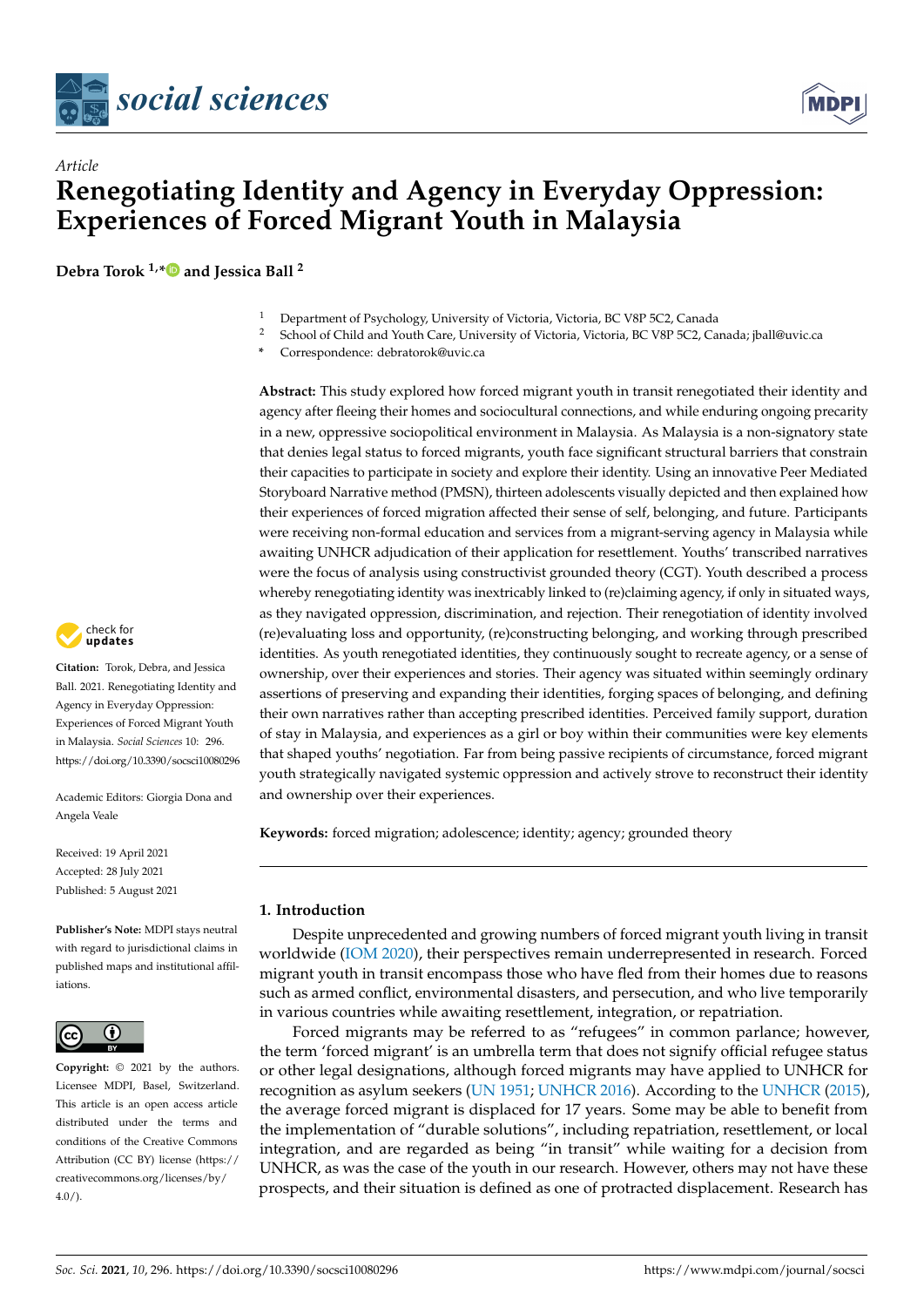ample highlighted the inadequacy and challenges generated by current, globally accepted

definitions of refugee categories [\(Taetzsch](#page-17-3) [2016;](#page-17-3) [UNHCR](#page-17-4) [2010\)](#page-17-4). Most forced migrant youth experience a range of injustices during their migration journey [\(Refugee Studies Centre](#page-16-1) [2012\)](#page-16-1), and the vast majority live as temporary, often illegal, residents of non-Western countries [\(UNHCR](#page-17-2) [2015\)](#page-17-2). Forced migrant youth in transit deal with high degrees of precarity, uncertainty, and threat, including financial insecurity and sociopolitical discrimination that can impact personal identity development [\(Evans et al.](#page-16-2) [2013\)](#page-16-2).

Our study explored how forced migrant youth renegotiated their identities while living in transit in Malaysia. In our study, youth were anxiously awaiting adjudication of their family's (or in the case of one unaccompanied minor, his own) application to UNHRC for asylum and resettlement. As youth reflected who they were, their narratives conveyed how attributing meaning to their identities involved negotiating, and often contesting, significant oppression and rejection in Malaysia. Thus, our study evolved to understand how forced migrant youth reconstructed their identities and agency in tandem.

## *1.1. Forced Migrant Youth Experiences in Malaysia*

Malaysia is one of the top three migrant hosting countries in Southeast Asia, [\(Stange](#page-17-5) [et al.](#page-17-5) [2019\)](#page-17-5) with estimates totaling 177,000 United Nations-registered refugees and asylumseekers and 2 to 4 million who are unregistered and undocumented [\(UNHCR](#page-17-6) [2020\)](#page-17-6). Youth below the age of 18 comprise approximately 26 percent (46,450 persons) of the registered migrant population [\(UNHCR](#page-17-7) [2019\)](#page-17-7), and many more are unregistered. Malaysia is not signatory to international conventions that protect refugee rights, there are no refugee camps in Malaysia, and the government chooses to deny legal status to all forced migrants [\(Razali et al.](#page-16-3) [2015\)](#page-16-3). This approach to refugee policy has significant consequences for forced migrant youth: they live without access to health services, and face perpetual risks of deportation, imprisonment, and separation from caregivers and family due to detention for adult family members who work [\(Razali et al.](#page-16-3) [2015;](#page-16-3) [UNHCR](#page-17-7) [2019\)](#page-17-7). Not only do youth face these threats, but they also are barred from accessing a range of basic services, programs, and supports, including formal education, extracurricular activities, and opportunities for civic engagement, further reinforcing their marginalized status. In the absence of legal status as refugees, forced migrant youth in Malaysia live with immense ambiguity and instability, typically for several years.

When the legal status of forced migrant youth becomes ambiguous or denied altogether, as in the case of Malaysia, youth are at risk of becoming non-existent to systems as a whole [\(Ball and Moselle](#page-15-0) [2015;](#page-15-0) [Bhabha](#page-15-1) [2014;](#page-15-1) Doná [and Veale](#page-15-2) [2011\)](#page-15-2). It is increasingly known that navigating prolonged illegality, social exclusion, and liminality can complicate how young migrants perceive themselves and their worth [\(Soberano et al.](#page-17-8) [2018;](#page-17-8) [Torres](#page-17-9) [and Wicks-Asbun](#page-17-9) [2014\)](#page-17-9), and limit their opportunities to explore and affirm their identities [\(Motti-Stefanidi](#page-16-4) [2015\)](#page-16-4). Based on this research, we anticipated that forced migrant youth in transit in Malaysia would be similarly tasked with negotiating key questions about who they are and where they belong within a country context that illegitimates their identities and existence.

# *1.2. Adolescent Identity Development*

Adolescence has long been regarded as a key period for identity formation [\(Erikson](#page-16-5) [1968;](#page-16-5) [Marcia](#page-16-6) [1966;](#page-16-6) [Luyckx et al.](#page-16-7) [2006\)](#page-16-7). During adolescence, young people acquire the cognitive skills needed to reflect on who they are and where they belong, and to construct a narrative linking their past, present, and imagined future [\(Erikson](#page-16-5) [1968;](#page-16-5) [Habermas](#page-16-8) [and Bluck](#page-16-8) [2000\)](#page-16-8). Our approach to conceptualizing identity was broadly informed by sociocultural and narrative identity theories [\(Bhatia](#page-15-3) [2017;](#page-15-3) [Hammack and Cohler](#page-16-9) [2009;](#page-16-9) [Kirschner](#page-16-10) [2015;](#page-16-10) [McLean and Syed](#page-16-11) [2016\)](#page-16-11). These theories describe identity as contextual, relational, multiple, and fluid, meaning that individuals construct and reconstruct their identities in multiple ways within their social, cultural, and historical contexts [\(Kirschner](#page-16-10)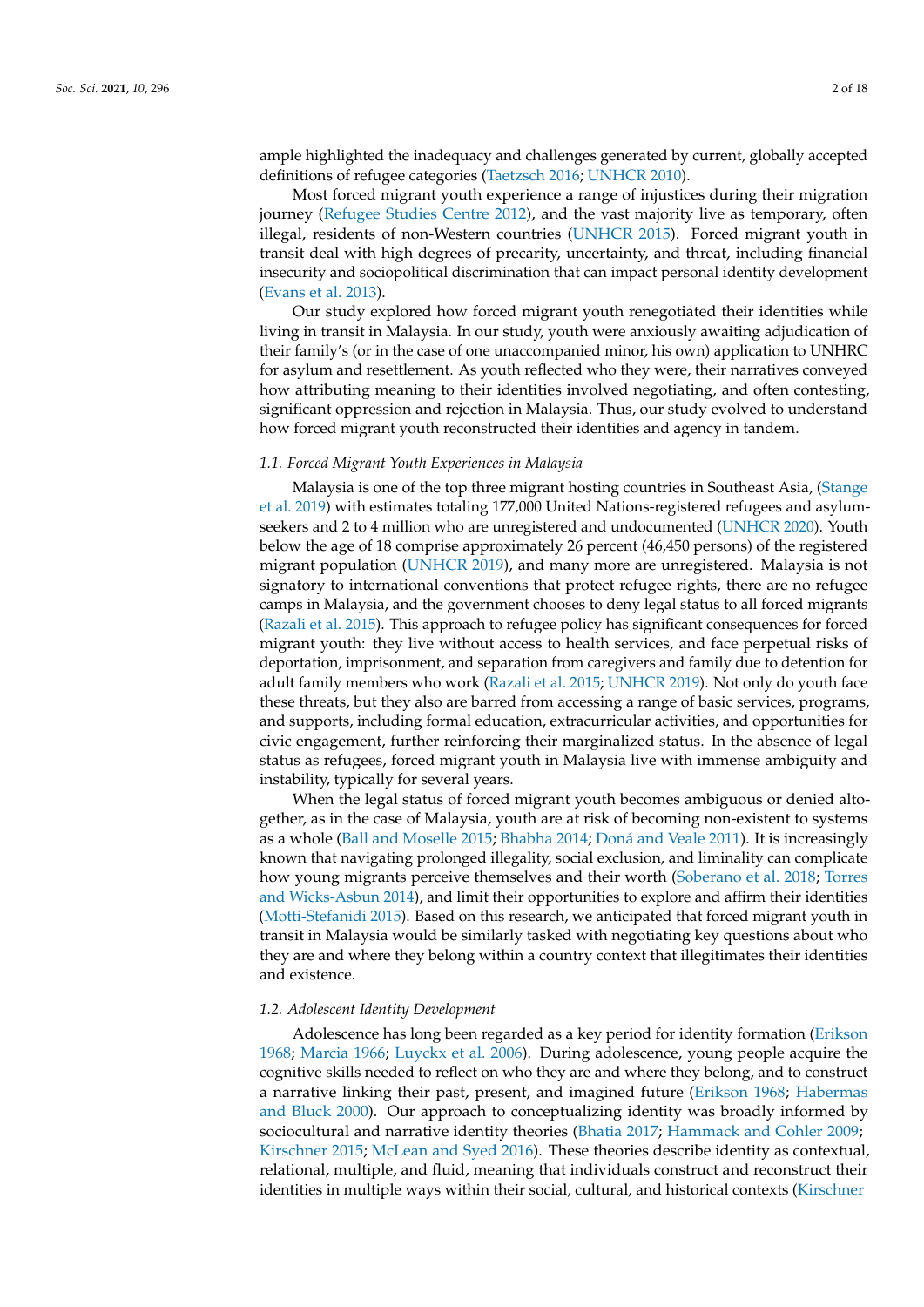[2015\)](#page-16-10). Perhaps most relevant to our work is [McLean and Syed'](#page-16-11)s [\(2016\)](#page-16-11) master narrative framework, as it illuminates how the individual and social context mutually inform one another during identity reconstruction. Their framework posits that institutional structures shape the types of opportunities and discourses that individuals access to make sense of who they are. Thus, constructing personal narratives involves negotiating acceptance or resistance of the dominant, cultural narratives within society (referred to as master narratives).

Forced migration likely disrupts the process of constructing an affirming personal identity narrative, perhaps especially for youth living in transit. Forced migrant youth often navigate paradoxical narratives that they are vulnerable, passive victims, and yet also a threat to security and a drain on societal resources [\(Bhabha](#page-15-1) [2014;](#page-15-1) Doná [and Veale](#page-15-2) [2011;](#page-15-2) [Ensor](#page-16-12) [2010;](#page-16-12) [Morani et al.](#page-16-13) [2015\)](#page-16-13). Research with undocumented adolescents and young adults in the United States shows that they engage with xenophobic policies and discourses that define them as 'illegals,' often managing shame and anxiety as they try to counteract negative ascriptions and construct alternative narratives about themselves [\(Ellis and Chen](#page-16-14) [2013;](#page-16-14) [Torres and Wicks-Asbun](#page-17-9) [2014\)](#page-17-9). Disparaging policies and discourses place pressure on forced migrant youth to negotiate and perform identities that will be perceived as worthy and capable of contributing to society [\(Bellino](#page-15-4) [2018;](#page-15-4) [DeJaeghere et al.](#page-15-5) [2016;](#page-15-5) [Torres and](#page-17-9) [Wicks-Asbun](#page-17-9) [2014\)](#page-17-9). Indeed, studies with forced migrant youth across continents has found that many youth try to legitimize their existence through the pursuit of higher education and professional achievement, when such opportunities are accessible [\(Bellino](#page-15-4) [2018;](#page-15-4) [Ellis](#page-16-14) [and Chen](#page-16-14) [2013;](#page-16-14) [Torres and Wicks-Asbun](#page-17-9) [2014\)](#page-17-9). Taken together, as youth encounter contexts that may accept, question, or contest their identities, they interact with and respond to the narratives ascribed to them [\(Kirschner](#page-16-10) [2015;](#page-16-10) [McLean and Syed](#page-16-11) [2016\)](#page-16-11). They may make choices about whether to accommodate or resist narratives, or both, in different measures, as well as create new understandings of who they are in varied ways [\(Bhatia](#page-15-3) [2017;](#page-15-3) [Fincham](#page-16-15) [2012;](#page-16-15) [Kirschner](#page-16-10) [2015;](#page-16-10) [Van Liempt](#page-17-10) [2011\)](#page-17-10).

#### *1.3. Situated Agency*

Central to identity is the concept of agency, or the power to effect change over one's life. As described, many individuals construct identity narratives in relation to structural systems that constrain their abilities to control their lives in desired ways. Thus, in identity narratives, "the potential for agency to manifest is strongly shaped by the opportunity structure in which individuals are located" [\(McLean and Syed](#page-16-11) [2016,](#page-16-11) p. 337). In migration studies, this notion of constrained agency is referred to as "situated agency" [\(Paret and](#page-16-16) [Gleeson](#page-16-16) [2016;](#page-16-16) [Choi et al.](#page-15-6) [2019\)](#page-15-6). [Choi et al.](#page-15-6) [\(2019\)](#page-15-6) define situated agency as "a means of acknowledging the voices, subjectivities, and strategies of children and their parents in capitalizing on the opportunities geographical mobility has provided for self and family advancement" (p. 2). Their research on family migration contextualizes agency within broader socioeconomic inequalities and failing political structures that motivate family cross-border mobility. All youth, but especially forced migrant youth, experience limitations in their capacity to enact significant changes in their lives. This issue is compounded by the reality that youth are often excluded from decisions that affect them [\(Ansell](#page-15-7) [2009;](#page-15-7) [James and James](#page-16-17) [2004\)](#page-16-17). However, migrant youth may express agency through "mundane actions" [\(Choi et al.](#page-15-6) [2019,](#page-15-6) p. 3) that "contribute to the ongoingness of the world" [\(Ansell](#page-15-7) [2009,](#page-15-7) p. 202). Youth themselves may not perceive their actions as extraordinary, as their actions are aimed at managing the adversities of their everyday lives and may not lead to 'emancipatory' outcomes [\(Opfermann](#page-16-18) [2020;](#page-16-18) [Paret and Gleeson](#page-16-16) [2016;](#page-16-16) [Payne](#page-16-19) [2012\)](#page-16-19). However, their quotidian interactions and navigation of hostile, precarious circumstances can be seen as agentic when contextualized within the power structures that these youth inhabit [\(Choi](#page-15-6) [et al.](#page-15-6) [2019;](#page-15-6) [Johnson and Gilligan](#page-16-20) [2020;](#page-16-20) [Paret and Gleeson](#page-16-16) [2016\)](#page-16-16). Research has explored how migrant youth express situated agency in varied ways, including through decision-making (e.g., about small-scale mobilities and finding work), rebuilding family relationships, and managing fear in precarity [\(Don](#page-16-21)á [2014;](#page-16-21) [Johnson and Gilligan](#page-16-20) [2020;](#page-16-20) [Lam and Yeoh](#page-16-22) [2018\)](#page-16-22).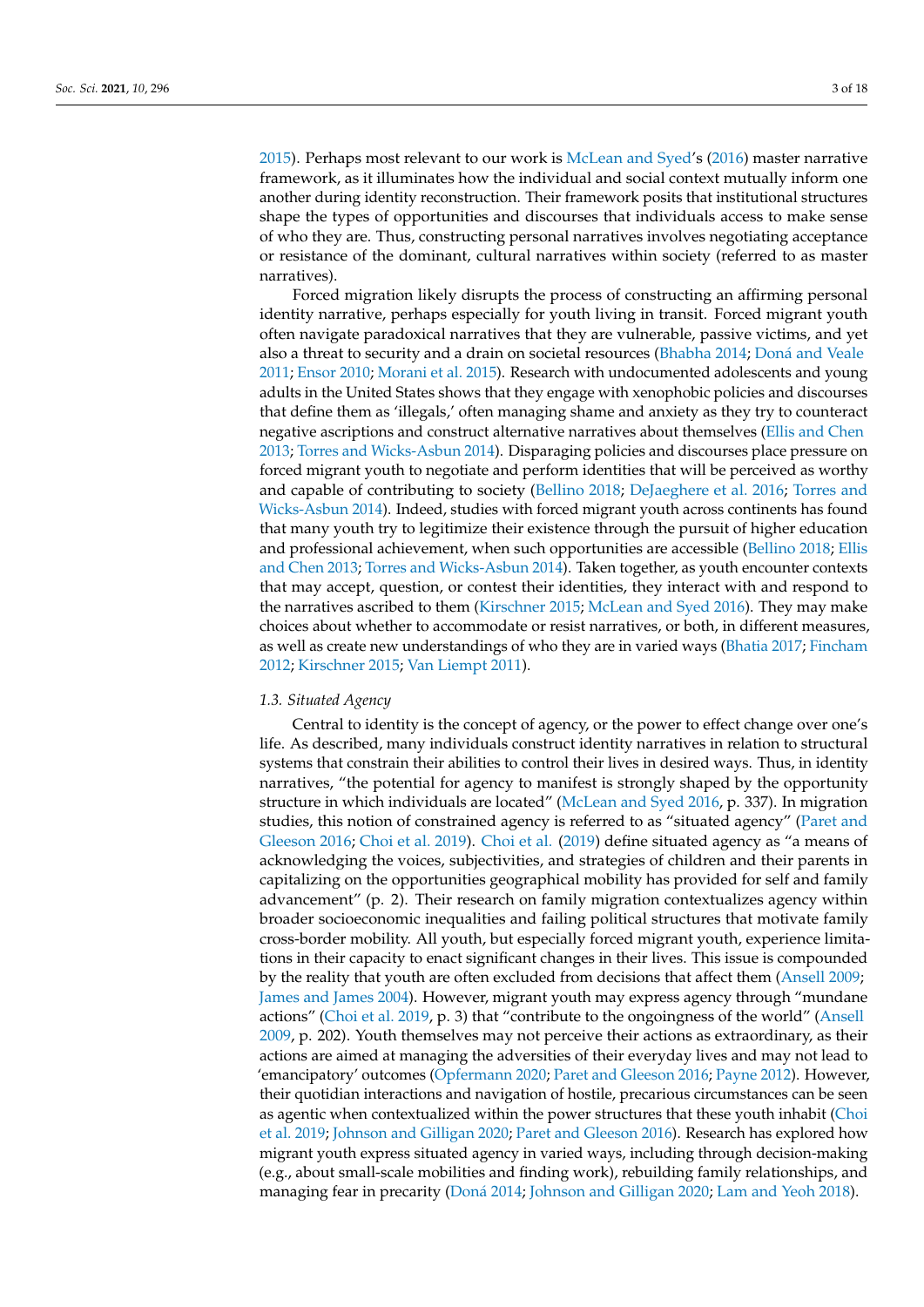# *1.4. Our Study*

Despite advances in understanding the identity development of young forced migrants (e.g., [Ellis and Chen](#page-16-14) [2013;](#page-16-14) [Torres and Wicks-Asbun](#page-17-9) [2014\)](#page-17-9), the lived experiences of forced migrant adolescents (below age 18) residing in non-Western nations are underrepresented within identity scholarship and migration studies [\(Arnett](#page-15-8) [2015;](#page-15-8) [Bhatia](#page-15-3) [2017;](#page-15-3) [Reynolds and Zontini](#page-17-11) [2016;](#page-17-11) [Robertson et al.](#page-17-12) [2017\)](#page-17-12). There has been no known research to date on the experiences of forced migrant youth in Malaysia, where policies of social exclusion and illegality position youth and their families on the fringes of society. Forced migrants who are entering their adolescence in Malaysia confront questions about identity and belonging in a country that limits their freedom of movement and the contexts in which they can explore core developmental processes, by denying access to formal schooling programs and services offered by the state to legal residents. Our study aimed to explore how forced migrant adolescents renegotiated their identity and agency following precipitous disconnections from their home communities and supports, and while navigating this precarious, hostile environment in Malaysia.

#### **2. Methods**

#### *2.1. Sample and Recruitment*

The Human Research Ethics Board of the University of Victoria approved the study. Data for the current study were drawn from a larger research project with 52 forced migrant youth that explored how these youth make sense of their identity, belonging, and future aspirations. An overview of the overall project and methods has been published elsewhere [\(Ball](#page-15-9) [2020\)](#page-15-9). A subsample of 13 youth participants, aged 12 to 16 years, were selected for the current study because their data sets were the most complete.

All 52 participants were recruited using a purposive sampling method from a migrantserving agency in Kuala Lumpur, Malaysia. Eligibility for participation included being a forced migrant (i.e., having fled from a country of primary residence due to persecution or armed conflict), 11 to 17 years old, living temporarily in Malaysia as asylum seekers, and having at least rudimentary ability to communicate in English. Youth and their legal guardians received information about the study purpose, procedures, and recruitment criteria. Written consent was obtained from eligible and interested youth participants and at least one legal guardian. When literacy or language was a barrier to parents' informed consent, the study team worked with agency staff to explain the project and parents were able to affirm or refuse their consent verbally. Youth received a gift card to a local store of their choice as a token of appreciation.

#### *2.2. Data Collection Procedures*

*Questionnaire.* Youth completed a Demographic and Social Questionnaire, developed by the research team for this project, that asked for basic demographic, migration, and household information.

*Peer Mediated Storyboard Narrative Method (PMSN).* A full description of the PMSN method can be found elsewhere [\(Ball](#page-15-9) [2020\)](#page-15-9). Youth self-organized into groups of four to eight peers. Each youth was provided with low-cost art supplies and a poster board. They were asked to represent their migration journey, and how it affected their sense of who they are (identity), where they belong, and their future aspirations. Initial peer group meetings were used to facilitate discussion about what these concepts might mean to the youth. As our goal was to learn how these youth perceived and responded to their experiences, these concepts were left open-ended so that youth could express them in their story board and narrative as they wished. It was emphasized that no art skills were needed, and youth were encouraged to communicate their experiences however they wished. Each peer group met weekly for four to five weeks, first to receive materials and discuss the task and subsequently to hear each member's narrative account.

Participants volunteered to present their Storyboard when they felt ready to show it to their peer group and give their storyboard narrative (SBN). The research team mem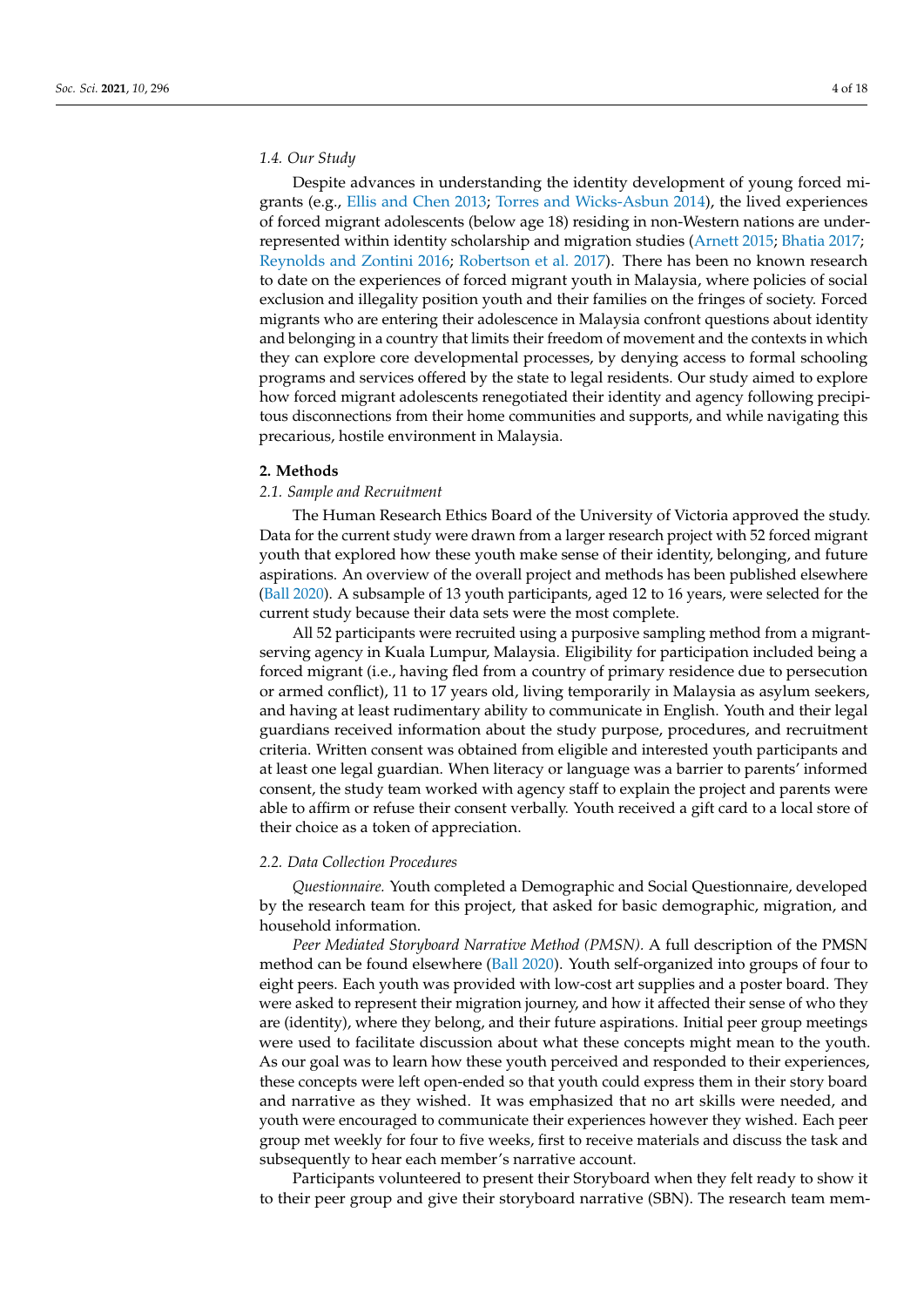ber facilitated the peer mediation after each SBN, whereby the peers in the group, and subsequently the facilitator, asked the narrator to clarify or elaborate on portions of their narrative. SBNs, including the peer mediation process, were audio-taped. When the peer mediation process generated discussion among peers, this became part of the audio-taped record that was subsequently analyzed with reference to each participant. To enable identification of individual contributions, a trained note taker time stamped and typed as much of the oral content as possible in real time.

As the group meeting process continued over weeks, youth were invited to add to or revise their SBN. This opportunity for revision was initiated after some youth expressed interest in elaborating their Storyboards and asked if they could share these ongoing changes. In the iterative-inductive manner of grounded theory building [\(Glaser](#page-16-23) [1992\)](#page-16-23), the research team members reviewed the SBN audio-tapes and this gave rise to questions for narrators that were pursued in follow-up interviews. Of the 13 participants in the current study, ten consented to follow-up interviews to share their stories in more depth. Due to inaudible portions of some audio-recordings, only eight of these follow-up interviews were included in the current study. Interviews ranged from 30 to 60 min. One follow-up interview was conducted in Farsi and translated by a Farsi-speaking research team member. Audio-taped narratives and follow-up interviews were transcribed by the research team. The primary data were the transcribed SBNs and follow-up interviews. The final number of transcripts analyzed for this study comprised of 13 initial SBNs and eight follow-up interviews. There was no intention to analyze youths' visual depictions, as the purpose of the StoryBoard procedure was to offer an engaging way for youth to privately reflect on their experiences and plan how to share their stories with others.

## *2.3. Researcher Positionalities*

Our social positioning is integral to understanding how we as scholars intersect with our work:

Debra Torok—I completed this study as part of my doctoral degree in clinical psychology. Over the course of my training, I have engaged in ongoing reflections about my identity and privileges. I am a Jewish, white, cis woman, who was raised a settler on the unceded territories of many Indigenous nations in Canada. My ancestors experienced ethno-religious persecution in Europe before migrating to Canada, where we have since benefitted from the structures of settler colonial society, such as through citizenship, educational opportunities, and upward social mobility. My participation in these colonial systems, including an education system that upholds values of individualism and meritocracy, has left me with many blind spots as a researcher. In the current study context, I was at risk of missing the impacts of oppression on identity and of reinforcing individualistic, Eurocentric views about adolescent identity development and agency in my analysis. To expose and challenge my worldviews, especially those that uphold dominant societal discourses about identity, I engaged in critical reflexive practices (e.g., memo-writing) and deliberately examined systems of power in my analysis. At the same time, my Jewish upbringing connects me to a collective identity and heritage. As a witness to my ancestors' stories of persecution and resilience, surviving pogroms and the Holocaust, I have long felt compelled to learn from and to amplify the voices of those who face injustices, both within my personal and professional endeavors. While I was not able to meet participants in the current study, I listened to their recordings and read their narratives again and again in an effort to understand their experiences and represent their stories with dignity and respect.

Jessica Ball—I am principal investigator of a multi-site study of the experiences of forced migrant adolescents in transit, of which the current study was a part. For three decades I have engaged in research, mainly with Indigenous children and families in Canada and Asia, including living in Malaysia for nine years. These experiences have heightened my awareness of how I have been protected from many structural inequities and social exclusions because of being a white, middle-class, cis-gendered woman with Canadian citizenship. Reflecting on my privileged status has exposed the deeply colonial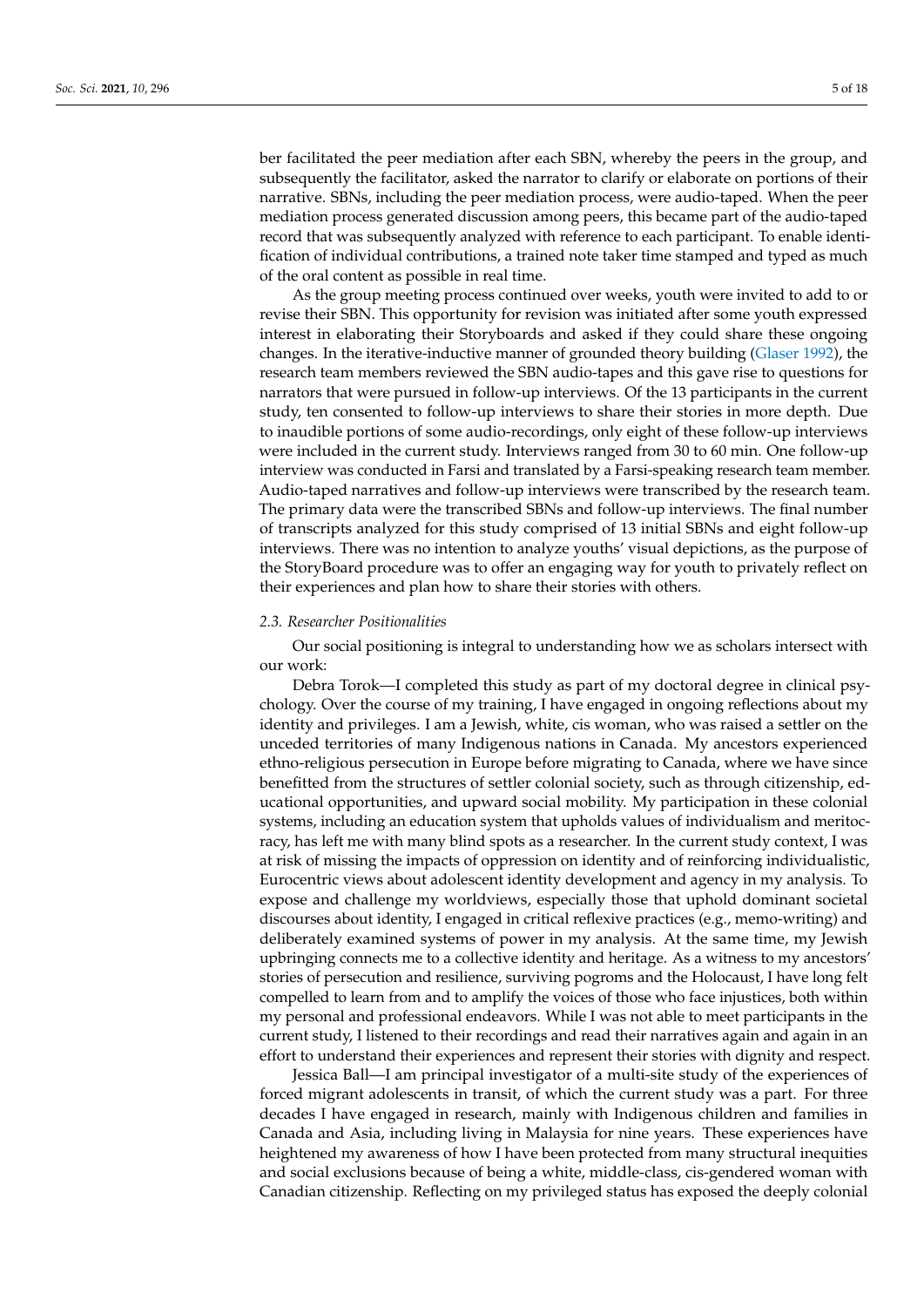worldview in which I was incubated through early schooling and later studies in psychology. My community-engaged scholarship has demanded vigilance against unexcavated presumptions and power dynamics. Overtime, my scholarship has been enhanced through applying humility, vulnerability, and a willingness to turn the world on its head in order to view it from the perspective of those whose marginalization is manufactured through persistent colonial laws, policies and practices. This stance motivated my current program of research which seeks to understand migration and precarity from the meanings that forced migrant youth ascribe to their experiences. The method innovated for this project aims, as much as possible, to jettison theoretically indicated constructs and questions, and to create a peer interactive environment that is youth led and generative of self-inquiry among participating youth and with the research team. This relational approach succeeded in creating a rapport with youth participants, who were curious about each research team members' lived experiences of crossing national and cultural boundaries. They were extremely eager to share their experiences with 'the world' and many stated that the peer-mediated story sharing experience generated stronger psychosocial support among peers because they recognized their commonalities across their migration journeys.

## *2.4. Data Analytic Approach and Procedures*

We analyzed youths' narratives using grounded theory, a qualitative research method that facilitates a rich, conceptual analysis and that is used to understand phenomena on which limited research is available [\(Charmaz](#page-15-10) [2014;](#page-15-10) [Charmaz and Thornberg](#page-15-11) [2020\)](#page-15-11). We specifically took up constructivist grounded theory (CGT; [Charmaz](#page-15-10) [2014\)](#page-15-10), which analyzes data inductively, views reflexivity as crucial, and assumes the researcher as a co-creator of meaning and knowledge [\(Charmaz](#page-15-10) [2014,](#page-15-10) [2017\)](#page-15-12).

The first author, Debra, engaged in ongoing reflexive practices by reflecting on and writing memos about her power as a researcher to construct and represent youths' experiences [\(Charmaz and Thornberg](#page-15-11) [2020;](#page-15-11) [Morrow](#page-16-24) [2005\)](#page-16-24). Reflexivity enabled Debra to recognize her subjectivity, challenge her assumptions about participants' realities, deepen her thinking about the data, and guide analytic discussions with colleagues that would make visible blind spots in the analysis (e.g., where she failed to see oppression or agency). Consistent with constructivist assumptions that multiple realities exist, we allowed for youths' varied and multiplicity of experiences to emerge, including some seemingly contradicting, or ambivalent, truths [\(Charmaz](#page-15-10) [2014\)](#page-15-10). Despite all being forced migrants, youth experienced agency and oppression differently depending on their own subjectivities and intersections of social identities.

[Charmaz](#page-15-12) [\(2017\)](#page-15-12) also encourages centering power and structural inequities in the analysis. To enhance our understanding of the interrelatedness of macro-structures and participants' experiences, we complemented our use of CGT with situational analysis. Situational analysis brings structural contexts and discourses to the forefront of analyses. It involves mapping human actors (e.g., individuals, groups, cultures) and non-human actors (e.g., structural conditions) in a situation, and subsequently examining their relationships. CGT and situational analysis sensitized us to the power structures that led to inequities for youth, and exposed how the process of renegotiating identity was embedded in youths' relationships to these structures.

Data analysis took place from February 2020 to September 2020. Our coding process unfolded in three stages, drawing on recommendations from [Charmaz](#page-15-10) [\(2014\)](#page-15-10) and [Strauss](#page-17-13) [and Corbin](#page-17-13) [\(1998\)](#page-17-13). The first phase involved line-by-line coding to create initial codes [\(Strauss and Corbin](#page-17-13) [1998\)](#page-17-13), as well as writing memos about implicit assumptions and emerging actions in the data. In the second phase, we examined initial codes for relationships between them in order to generate categories about how youth negotiated their sense of self, and then related these categories to their subcategories [\(Strauss and Corbin](#page-17-13) [1998\)](#page-17-13). This process involved making constant comparisons to ensure the emerging patterns within and across interviews were reflected in codes and categories [\(Charmaz](#page-15-10) [2014\)](#page-15-10). We also began drawing diagrams to aid formulations of the interrelatedness of the processes in the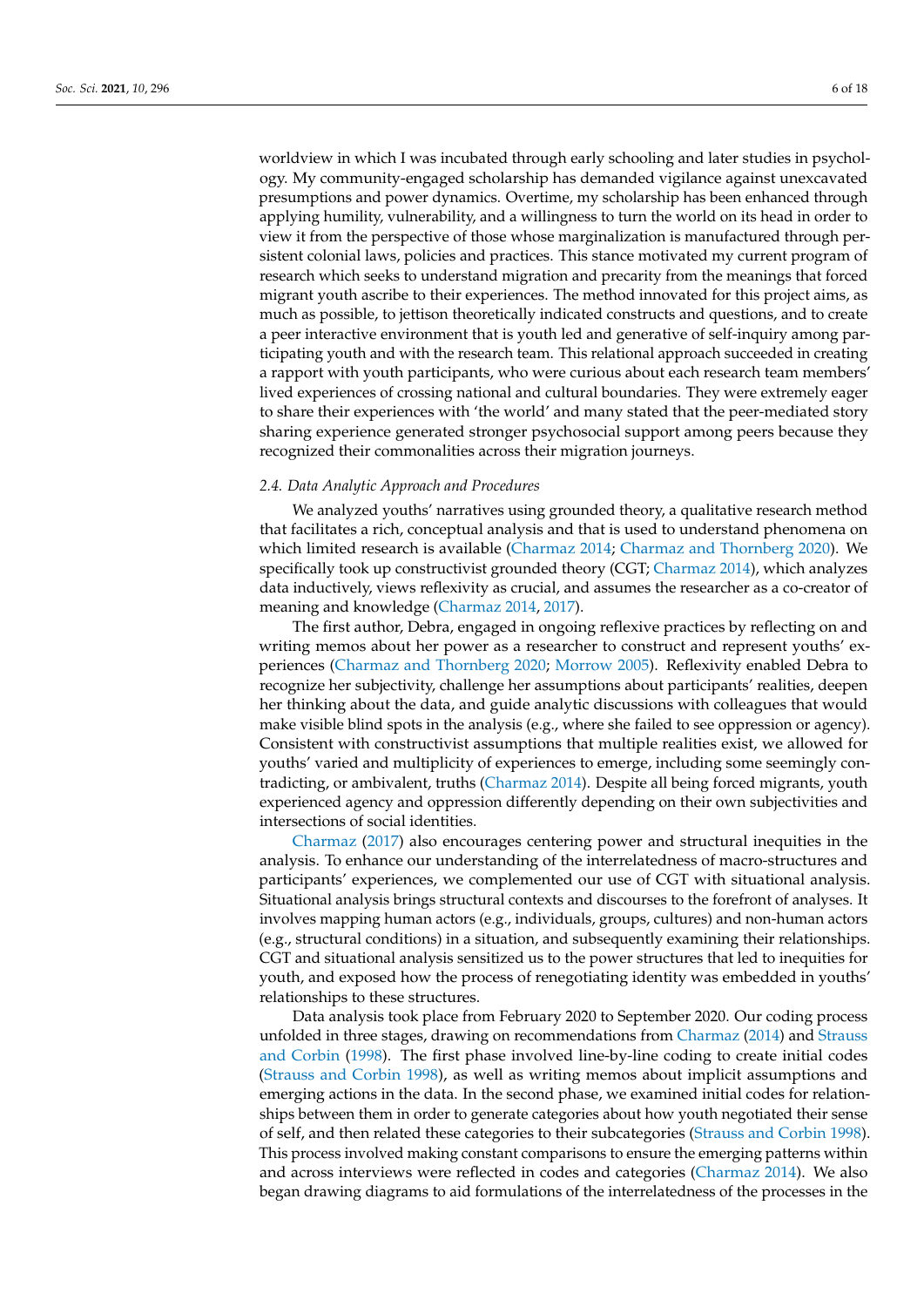data, inform subsequent coding, and ultimately construct the theory. Finally, we examined relationships between the higher-level categories, pulling them together in order to provide an explanation for the variation within the data [\(Strauss and Corbin](#page-17-13) [1998\)](#page-17-13). During this phase, we more closely examined how identity was embedded within larger systems and discourses of power [\(Clark](#page-15-13) [2003;](#page-15-13) [Charmaz](#page-15-12) [2017\)](#page-15-12). This process led to the emergence of oppression and situated agency as central categories in the analysis.

#### *2.5. Rigor and Trustworthiness*

This study used several additional strategies to bolster its quality, credibility, and rigor [\(Morrow](#page-16-24) [2005\)](#page-16-24). During data collection, several participants were invited for follow up interviews to ensure that their experiences were captured accurately and thoroughly. The analysis was iterative, including debriefs between the authors, who each posed questions for critical inquiry at different stages of the coding process. An external qualitative researcher also coded four interviews. When there were discrepancies in our coding, we talked through our differences and that led to further code collapsing and relabeling. From there, we deepened our critical thinking about the data and compared different meanings that were constructed by different coders, thereby increasing the trustworthiness of the study findings.

## **3. Results**

#### *3.1. Sample Description*

Table [1](#page-6-0) presents the participant characteristics. Of the 13 participants, one male was an unaccompanied minor. All others had arrived in Malaysia with at least one immediate family member.

| Name   | Age | Gender       | Years in<br>Malaysia | <b>Migration Status with</b><br><b>UNHR</b> | Country of<br>Origin |
|--------|-----|--------------|----------------------|---------------------------------------------|----------------------|
| Homa   | 12  | F            | 1.5                  | Refugee                                     | Iran                 |
| Dina   | 14  | F            | 6                    | Refugee                                     | Iraq                 |
| Zain   | 16  | М            | 2                    | Asylum seeker                               | Somalia              |
| Abe    | 16  | М            | 3                    | Asylum seeker                               | Somalia              |
| Assad  | 16  | М            | 2                    | Refugee                                     | Somalia              |
| Ahmad  | 15  | M            |                      | Refugee                                     | Afghanistan          |
| Safia  | 14  | F            | 3                    | Asylum seeker                               | Sudan                |
| Afia   | 14  | F            | 5                    | Refugee                                     | Afghanistan          |
| Zorin  | 15  | F            | 2                    | Asylum seeker                               | Afghanistan          |
| Lana   | 12  | $\mathbf{F}$ | 3                    | Refugee                                     | Yemen                |
| Leila  | 12  | F            | 3                    | Refugee                                     | Yemen                |
| Nazeem | 16  | M            | 4                    | Refugee                                     | Iraq                 |
| Syed   | 15  | М            | 6                    | Refugee                                     | Pakistan             |

<span id="page-6-0"></span>**Table 1.** Participant pseudonyms and demographics.

#### *3.2. Main Findings*

As depicted in Figure [1,](#page-7-0) the overall process that youth described was (re)negotiating self to (re)create agency while navigating oppression, discrimination, and rejection. This process represented how youth continuously renegotiated who they were as they moved between contexts where their identities and existence were contested and rejected. We use (re) to inscribe the ongoingness of this process for youth, who were likely already engaged in this process prior to the acute disruption of forced migration and who continued to re-imagine their identities and agency after fleeing their homeland. Youth (re)negotiated their identities through three main processes: (re)evaluating loss and opportunity, (re)constructing belonging, and working through prescribed identities.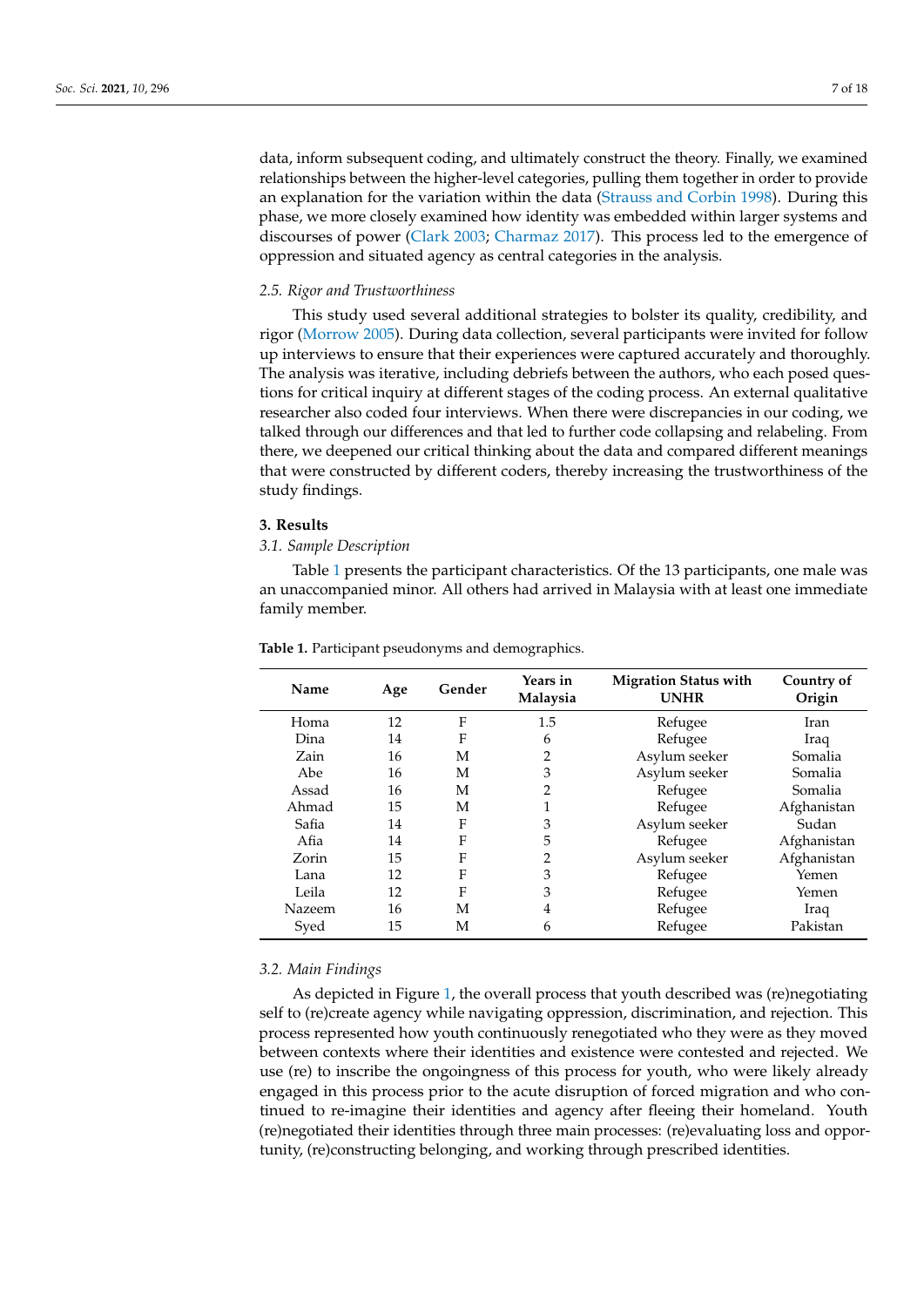<span id="page-7-0"></span>

| (Re)Creating<br><b>Situated Agency</b> | Navigating<br>Oppression and<br>Discrimination | (Re)Negotiating<br>Identity       |  |  |  |  |
|----------------------------------------|------------------------------------------------|-----------------------------------|--|--|--|--|
| Processes of identity renegotiation    |                                                |                                   |  |  |  |  |
| (Re)evaluating loss and                | (Re)Constructing                               | Working Through                   |  |  |  |  |
| opportunity                            | Belonging                                      | Prescribed Identities             |  |  |  |  |
| Preserving past                        | Forging collective                             | Resisting prescribed<br>$\bullet$ |  |  |  |  |
| identities                             | identities                                     | identities                        |  |  |  |  |
| Elaborating an                         | Forging                                        | Internalizing                     |  |  |  |  |
| expanded self                          | differentiated                                 | prescribed identities             |  |  |  |  |
|                                        | identities                                     |                                   |  |  |  |  |

changes. An explanation of situation of situation of situation of situation of situation  $\mathcal{L}$ 

Figure 1. The grounded theory model depicting forced migrant youth's process of (re)negotiating identity and (re)creating agency while navigating oppression, discrimination, and rejection in Malaysia.

Malaysia.

Through engaging in these processes, youth reconstructed identities in ways that aimed to recreate situated agency, or a sense of authority and ownership, over their experiences and narratives. We use the term 'situated agency' [\(Choi et al.](#page-15-6) [2019\)](#page-15-6) because these youth repeatedly confronted oppression that reinforced their low-power positions as "illegal" forced migrants in Malaysia and that stifled their capacity to effect major changes. An explanation of situated agency as a core concept is discussed within each identity process.

# 3.2.1. Navigating Oppression, Discrimination, and Rejection

Youth faced ongoing, institutionalized oppression and discrimination over the course of their migration. In their countries of origin, youth were exposed to war and structural instability that forced them to flee. While Malaysia offered increased physical safety, youth and their families were denied legal status and so they lived with constant threat of detention and deportation. They described difficulties with affording health care and accessing formal education. In order to earn money, most youths' parents worked illegally and were often exploited by their employers. Nazeem described how his father, who was reportedly a doctor in their home country, found a short-term job in Malaysia. After the position ended, the employer "start[ed] complaining [to] the U.N. that this guy do this,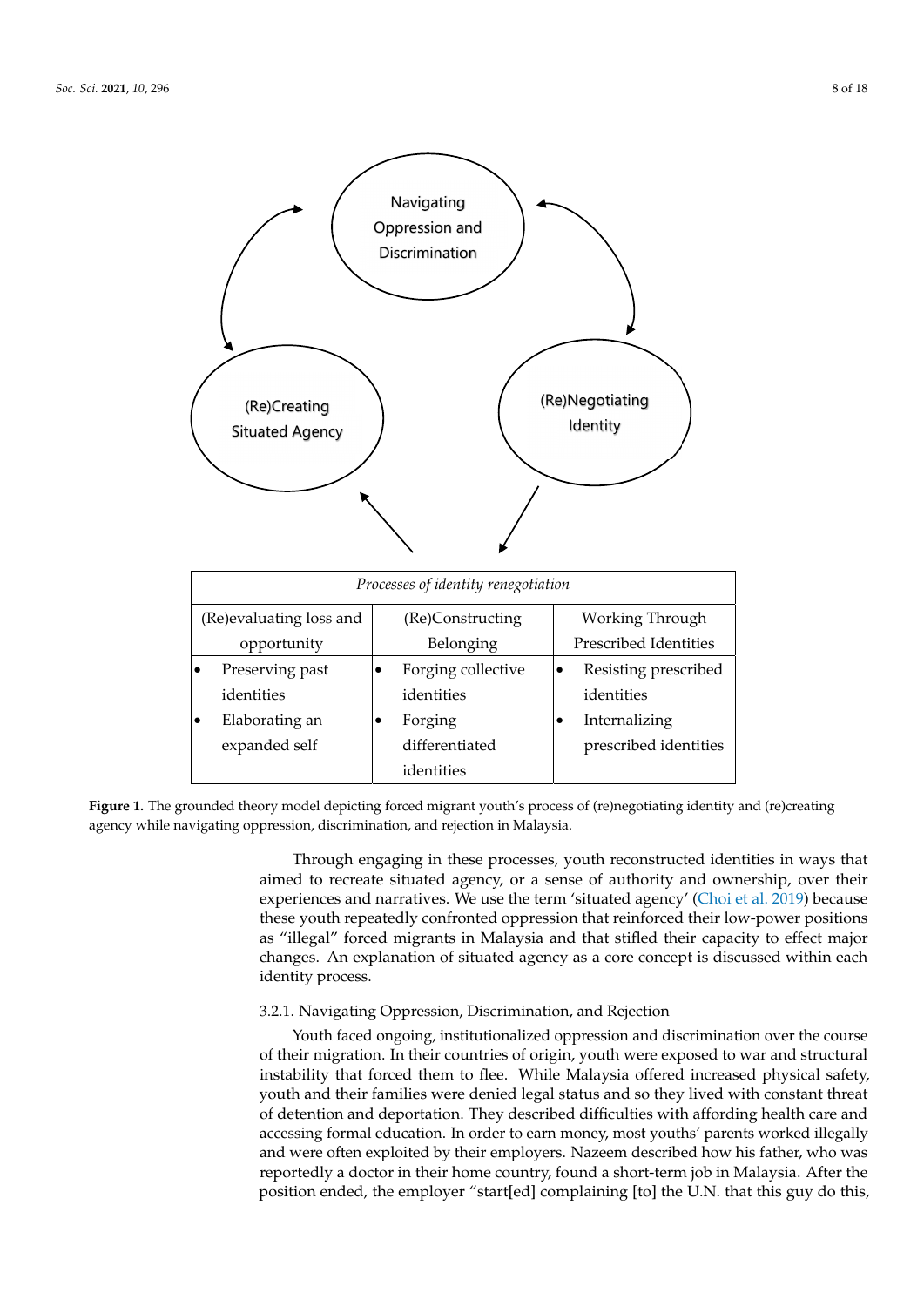he's like [a] liar, he's [a] terrorist. And then they [UN] reject us . . . then they tell our house owner [about] this . . . even they like kick us from the house. We tell them 'give me like 3 days so we can get our [next] house. They say, 'no' . . . [We] don't have anywhere to go". This example is one illustration of how institutional and interpersonal oppression converged to negatively impact youth and their families.

Discrimination in Malaysia also constrained youths' abilities to participate in recreational activity and to explore their interests. For example, participants who played football together shared an incident of being ejected from their practice field by Malay people who wanted the whole field to themselves. The participants recounted experiencing a sense of powerlessness, stating "we can't say anything" and "what they mean is 'this is our field because we are Malay'". Navigating these everyday experiences of discrimination and rejection was a looming reminder of their limited power and status as 'outsiders.' This had harmful implications for their futures. As Zorin said, "My brother and father don't have the right work legally. Had they could freely work, perhaps we could get somewhere and do better. Or we could study in a higher quality school".

## 3.2.2. (Re)Evaluating Loss and Opportunity

Youth described re-evaluating how losses and changing opportunities in their lives pre- to post-migration affected their sense of identity. While they expressed loss and longing for pre-migration sources of identity, they also reckoned with positive changes in their lives related to being afforded new opportunities in Malaysia. Re-evaluating these conflicting sentiments led youth to preserve past identities and elaborate expanded, and changing selves. Engagement in each of these processes depended on the length of time youth had lived in Malaysia and on how their gender positioned them differently in Malaysia compared to their home country. In an environment that thwarted identity development, the ways in which these youth handled and made meaning about their co-occurring experiences of loss and opportunity constituted an assertion of their situated agency.

Youth re-evaluated losses resulting from their ruptured access to past sources of identification, including their nationalities, cultures, and extended families in their home countries. For youth who had arrived in Malaysia within one to three years, it was especially common to preserve past ways of identifying. They continued to embody their cultures of origin through everyday practices of eating cultural foods, wearing traditional dress, and speaking their first language. Several youth openly engaged in these practices despite experiencing harassment when their appearances made visible their outsider status within Malaysian society.

Additionally, several participants reflected on losing family customs and practices over the course of migration. They relied on their family values to provide a sense of continuity within their identities. For example, Zorin described how her future aspirations to support women's independence in her home country were rooted in her family's values:

"My mother in Afghanistan used to help women . . . In Afghanistan if you have money, things can be very good. For us it was good too. When [my parents] had money, [they] would work with it and help others too. I remember my mother would help women teach them to sew. If they could sew their clothes, then they don't need to buy them. We were like that before. Also, if women can learn things to make their lives better while they can, [it] is very important . . . I want to be like that. Do something like that to help women".

This quote is one example of how youth remained steadfast to their connections to their family values and cultures, showing resistance to the rejection or erasure of their identities within Malaysian society. In ways such as this, engagement in even ordinary expressions of identity embodied situated agency.

In addition to evaluating losses, youth appraised changes in their lives that they perceived as positive. These changes were related to accessing new, albeit limited, opportunities in Malaysia that some youth would not have received in their home countries, such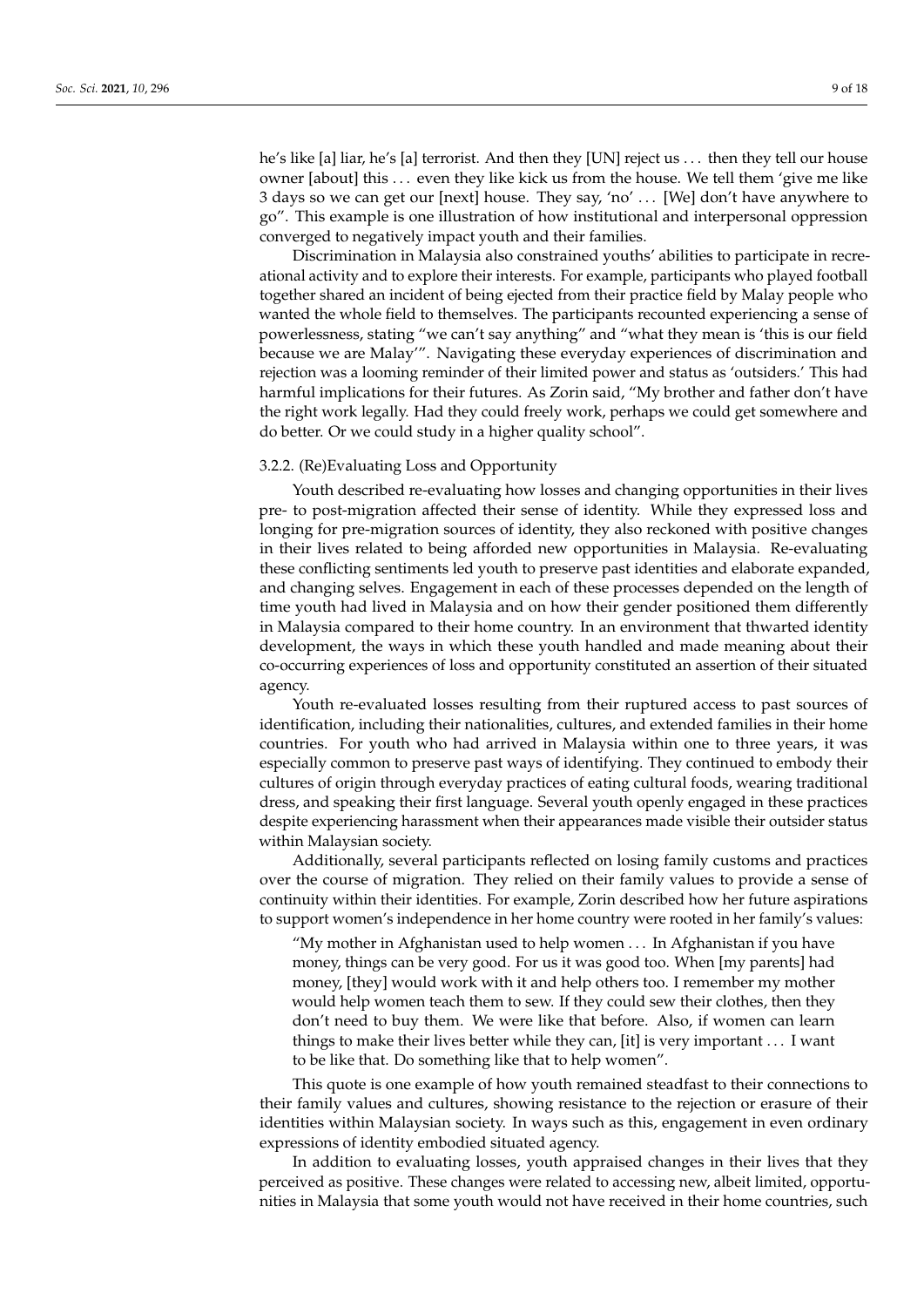as meeting people of diverse backgrounds and learning English at the agency where they received non-formal education. As denoted earlier with the example of expulsion from the football field, youth were often obstructed from pursuing new endeavors. In spite of this, however, many youth persisted in taking advantage of whatever opportunities they could to develop new insights and capabilities. Youth were particularly likely to incorporate these changes into their sense of self the longer they lived in Malaysia and the more open their parents were to change.

"I think meeting new people [helped me gain confidence] . . . Here there are people from different race, different countries, different colours. In Afghanistan you don't see much but here, you know, when you come out of your comfort zone, you definitely see other races and you become more open-minded". —Afia

In contrast to most boys in the study, all but one girl described migration as liberating to some degree. Compared to where they spent their early years in their home countries, living in Malaysia afforded girls a chance to study, dress more freely, and relax gender norms that had previously prohibited them from engaging in certain activities, such as football. These girls exercised agency by exploring new ways of identifying and envisioning futures that were unimaginable to them pre-migration.

"If we were still in Afghanistan, women can't really do anything there, but in other countries women are equal to men, they can enter any occupation that they like. With migration, people can change their minds and do things for their countries to improve the situation there". —Zorin

Youth conveyed ambivalence as they reckoned with simultaneous experiences of loss and opportunity to expand their identities. For example, Assad explained that he felt "horrible" as a forced migrant without stability and a proper education. He then later shared that meeting people of diverse backgrounds helped him to "become a different person", which he described as the "best thing you have" while waiting in Malaysia in hope of resettlement. As another example, Homa expressed longing for a valued self that she lost, stating that "before [migrating] I was more like good" and since then started to "not really [believe] in people" or "open my heart to others". However, Homa simultaneously capitalized on the opportunities she could access in Malaysia:

"When I think what is the good thing of all of this, you know? So I will be like yeah I become more stronger after all of the things that I live and I also . . . know four languages . . . if I didn't go like to all of these countries, if I did just stay in [home country], I wouldn't be like that now and I wouldn't want to be a football player . . . After I go to all of these countries, I understand that . . . I can create my own career and stuff like that".

Homa's statement further exemplifies how youth recreated agency as they re-evaluated the impact of losses and changing opportunities on their sense of identity. Even while feeling despondent about their circumstances, many youth strove to positively reappraise aspects of their experiences and to pursue opportunities to expand their identities.

# 3.2.3. (Re)Constructing Belonging

Youth explored similarities and differences between themselves and their families, peers, and communities, in an effort to reconstruct a sense of belonging. Establishing belonging was complicated by forced migration, which disrupted connections to youths' point of origin, as well as by extreme discrimination and exclusionary policies in Malaysia that prevented access to sources of affiliation for youth (e.g., formal schools). Yet, even within these constraints, youth described negotiating where they fit in their everyday interactions, processes that led youth to forging collective identities and differentiated identities. By endeavouring to reconstruct a sense of belonging in their everyday lives, these youth were recreating agency in situated ways. More specifically, rather than passively allowing institutions in Malaysia to dictate their access to belonging, youth strove to reclaim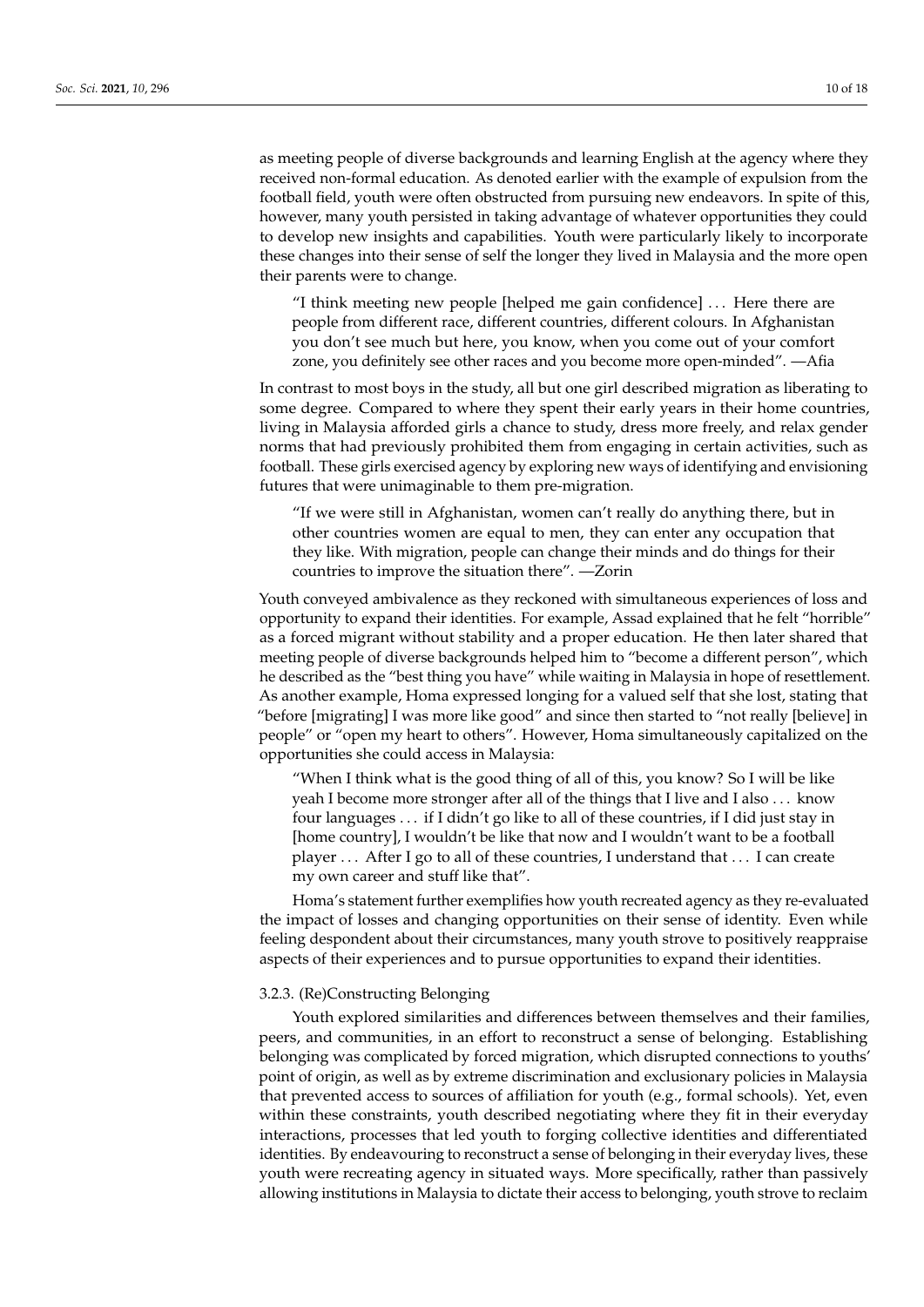spaces of belonging that were important to them and that in turn contributed to identities worthy of social acceptance.

The majority of the youth constructed belonging within their families. They saw their family as a safe haven amidst an otherwise rejecting environment. As Safia stated, "as long as I have my parents, I am ok". Families provided youth with a sense of consistency in a period of upheaval, including a connection to their heritage cultures, language, and other pre-migration sources of identity. This was particularly apparent when youth did not have access to family, such as the only unaccompanied minor in this study. This youth struggled to articulate a sense of self beyond his experience of loneliness and disconnection. Most youth, however, forged understandings of their identities during everyday conversations with parents and by learning about and cherishing family values, such as Afia below:

"I wanna continue my education. I come from a very educational family. Everyone, they studied and they finished college . . . My whole life, my father didn't get the opportunity to live a life like mine in an . . . open environment . . . So he wants me to finish my education and everything . . . his words inspired me, that's what I want as well. My father is my biggest role model . . . Every night when [my dad] comes home from work he like sits down with me and has a conversation with me, like what did you today? What are you going to do next week? What are you going to do tomorrow? And whenever I talk about it, he goes 'oh that's nice, you should do this, do that'. So it really helps me".

Two girls, Homa and Dina, who perceived their families as unsupportive, renegotiated identities that differentiated themselves from their families. Homa and Dina shared feeling less connected to their families after migrating, which they attributed to disidentifying with the gender roles that their respective families expected them to perform. Both girls pushed for independence to define their intersecting female and Muslim identities on their own terms. For example, Dina described clashes with her mother over playing football and wearing the hijab, with her mother questioning: "Why do you want to be a football player? You're a girl, you cannot play football', and "Why should you take [the scarf] off? You're already old". To manage their perceived loss of family support, these two girls forged a shared sense of identity based on their similar dreams and values. Homa and Dina reclaimed agency by pursuing a peer relationship where they felt accepted, which in a sense defied the rejection they felt in their familial and societal contexts.

In response to discrimination, youth forged identities that differentiated them from the Malaysian community. They proudly emphasized how they were unlike Malaysians, even distinguishing themselves based on appearance. Being denied membership in the Malaysian community led youth to reconstruct belonging with their migrant peers:

"When I first came to Malaysia, they were almost bullying us because we are refugees and we came to their country and they feel like we are going to kill them or something like that. They are scared from us . . . so I didn't want to be a friend of Malaysian people. So I decided to be friends with them [indicates migrant youth peers in the group]". —Syed

To further counter the discrimination they faced in Malay spaces, youth envisioned organizing a community of refugees that would offer a collective sense of belonging. Even the act of imagining this community allowed youth to renegotiate identities that were worthy of belonging, demonstrating resistance to exclusionary policies in Malaysia.

"If you want a refugee [situation] to improve . . . bring . . . all the refugees to one place . . . so refugees can help each other solve the problem or like they can meet each other ... They would be more happy ... so if I have problem, maybe he can solve it. If he have problems, I will solve it". —Nazeem

Syed's and Nazeem's quotes reinforce how youth recreated agency over their experiences of belonging as they repeatedly confronted rejection. These youth did not diminish who they were to fit in with the dominant group, and instead they reconstructed belonging in spaces that validated their collective and individual identities.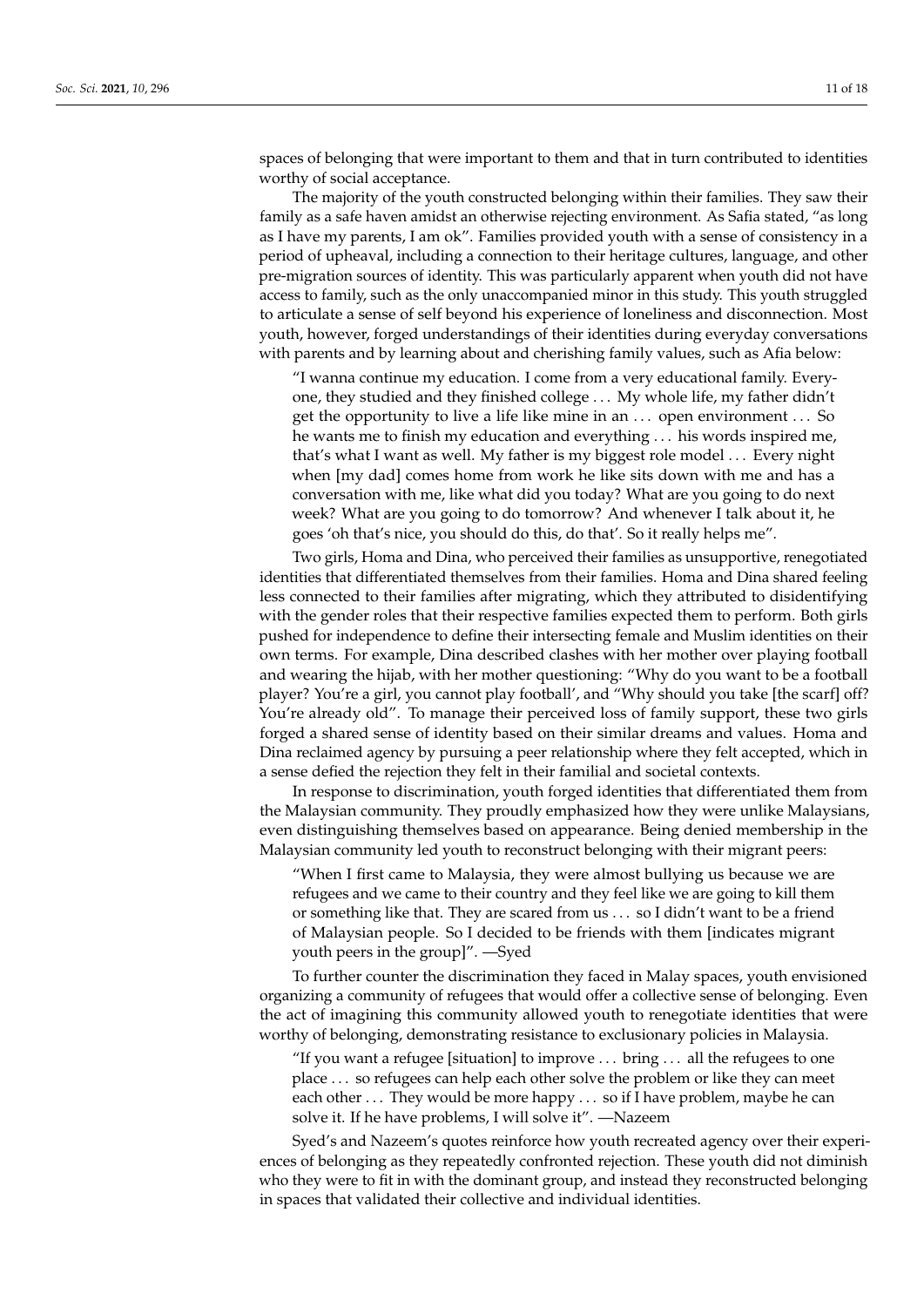#### 3.2.4. Working through Prescribed Identities

All participants worked through prescribed identities as migrants, which were imposed by dominant societal discourses. These discourses stereotyped forced migrants as helpless, incapable, lazy, and as threats to society, reinforcing their limited status and power in society. Youth worked through how these myopic and imposed definitions of their identities impacted their sense of self, negotiating their acceptance and rejection of them. Inherent in youths' negotiation was a struggle of agency over who defines and shapes their personal identities and experiences. Although youth were not able to change the structures that stifled major forms of agency, some youth resisted prescribed identities in order to tell and reclaim situated agency over their own stories. Other youth seemed to have internalized prescribed identities.

Many youth resisted prescribed identities by questioning and countering anti-migrant discourses. Several pointed to their families' efforts to contribute to society, for example, by taking unstable, low-paying jobs that non-migrant residents would likely refuse. Resistance also took the form of reconstructing identities as migrants. Homa, in particular, upended myths that migrants were unworthy of equal status and underscored their value to society, pointing to historical migrant flows that created present-day multicultural Malaysian society: "Malaysia would be nothing if there were no Chinese and Indian [immigrant] people here". Similarly, Dina rejected prescriptions that homogenized and demoted forced migrants, instead recontextualizing and reclaiming her lived experience:

"I feel normal, like a normal person . . . But the problem in Malaysia [is] they insult you a lot . . . like "you're a refugee, you're that, you're this, you're not like this". And I just want to know what they mean by "you're not like us". Okay, I'm a refugee, but not every refugee doesn't have money. I bet every refugee has some money and can work. We are not poor, we have money. But the problem that we came from other country where there's war."

Moreover, youth reconstructed identities as ordinary and multi-dimensional people, who cannot be narrowly defined on the basis of one axis of their identity. As Dina said, "We all have hopes and dreams just like others. It's not bad to be a refugee, but it's hard for others to understand that we are all humans". Youth further affirmed their right to define their identity on their own terms, rather than relying on institutional discourses and documents. Homa, who was a part of a minority ethnic group in Iran, shared how citizenship documents never accurately captured her identity: "It's about my heart . . . The passport is just a paper and when the people see it, it says that you are Iranian but that doesn't mean you feel like you are Iranian".

While some youth resisted prescribed identities, others assumed and internalized them. Some youth explained how being labelled a "migrant" or "refugee" made them feel different and badly about themselves. The sheer intensity of the discrimination that youth faced in Malaysia challenged their agency to renegotiate their own identities and tell their own stories. For example, Abe stated that the forced migrant identity denied his personal identity as a Somalian: "I'm proud to be Somalian and stuff like that, but when someone called you a refugee, I don't feel proud of that. I feel different".

Internalizing and feeling trapped by prescribed identities were experiences that were reinforced and compounded by the ongoing institutional oppression youth faced in Malaysia. Lack of control over their own stories mirrored their lack of agency to control their life circumstances. Links between interpersonal and institutional discrimination, and between feelings of uncertainty and shame about oneself, were apparent throughout Safia's narrative: "It feels bad [to be a refugee] . . . If you leave your country, it's bad. When you have problems in your country, I feel bad about that". Later, she stated, "[Malaysians] will say, 'you're not like us'. It makes me feel I'm different from them. Sometimes I like being different, but sometimes it's sad . . . They ask me 'why you come here? You're not work[ing], what's your work? What you are doing here? They will say go back . . . You know you are different, and you stand out. You cannot do anything that you want". When asked to elaborate on being "different", Safia discussed difficulties affording health care,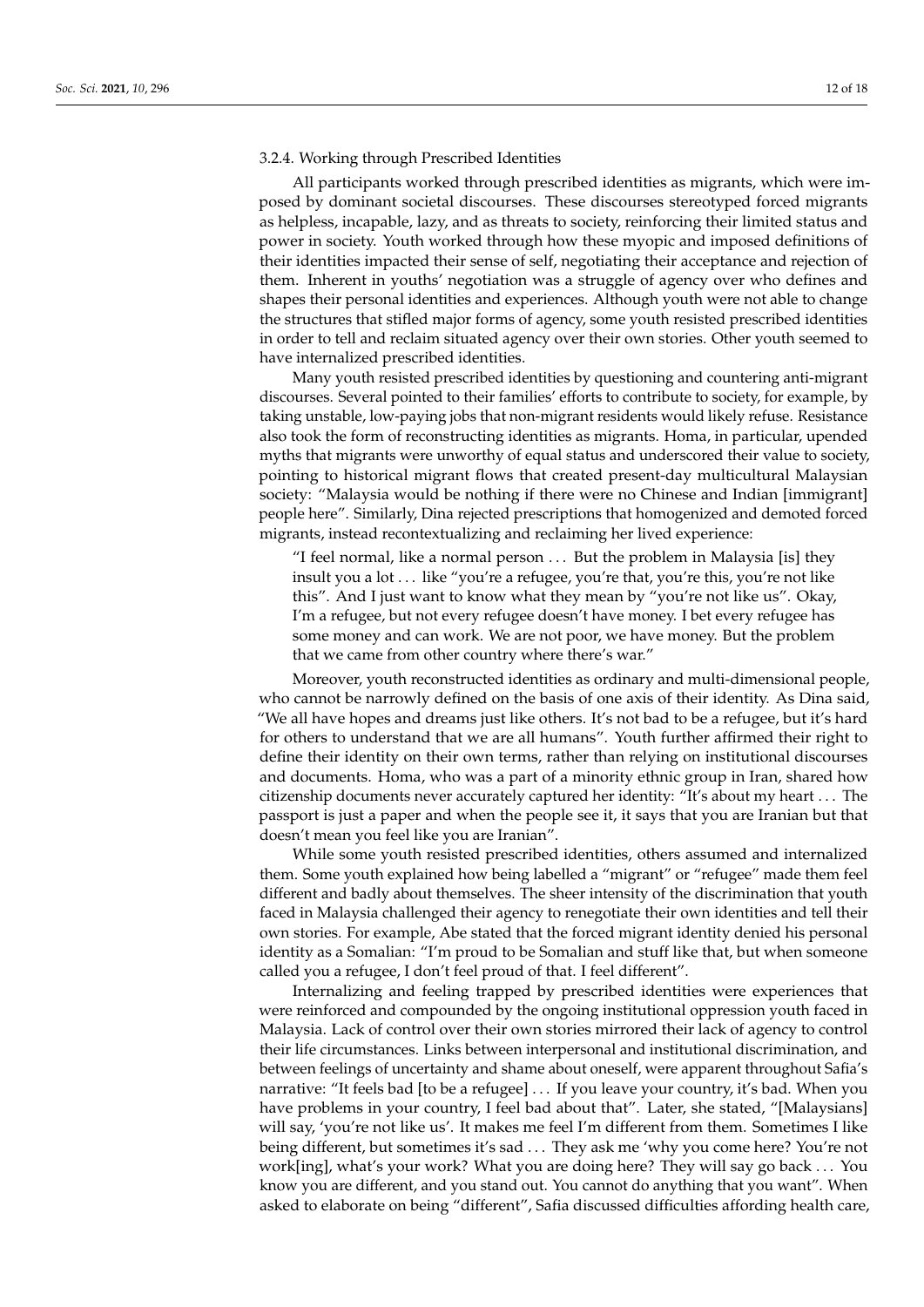despite her father working over-time, and her inability to control her circumstances and her future: "I don't know if I have a future here . . . It makes me feel so bad because I don't know what is going to happen. I feel sad because I don't know what is the next step".

# **4. Discussion**

This grounded theory extends previous research on adolescent identity in contexts of forced migration, ongoing displacement, and illegality [\(Ball and Moselle](#page-15-14) [2016;](#page-15-14) [Soberano](#page-17-8) [et al.](#page-17-8) [2018;](#page-17-8) [Torres and Wicks-Asbun](#page-17-9) [2014\)](#page-17-9), especially within the Global South [\(Arnett](#page-15-8) [2015;](#page-15-8) [Reynolds and Zontini](#page-17-11) [2016\)](#page-17-11). Our study offers an understanding of how youth articulate their own experiences of negotiating identities impacted by forced migration and living in transit in a non-Western, non-signatory state. Using a narrative approach exposed the tensions between youths' personal narratives, as 'ordinary' adolescents seeking freedoms to explore their identities, and the structural conditions and discourses that hindered their agency, bridging research in narrative identity and youth migration [\(McLean and Syed](#page-16-11) [2016;](#page-16-11) [Choi et al.](#page-15-6) [2019\)](#page-15-6). While some of the identity negotiation processes we found are common in adolescence, especially for migrant youth in other contexts, they were likely significantly amplified and complicated by the multiple contexts of oppression that youth inhabited, including experiences of precipitous loss and living as 'illegals' in Malaysia without basic protections. Privileging the subjectivities of forced migrant youth in-transit, who are underrepresented in research, contributes to the migration literature on youths' lived experiences in Southeast Asia [\(Beazley](#page-15-15) [2015;](#page-15-15) [Choi et al.](#page-15-6) [2019\)](#page-15-6).

# *4.1. Links between Navigating Oppression, Renegotiating Identity, and Recreating Agency*

The grounded theory offered here underscores that the sociopolitical and historical contexts in which youth develop impacts their identity negotiation [\(Benninger and Savahl](#page-15-16) [2017;](#page-15-16) [Umaña-Taylor et al.](#page-17-14) [2014\)](#page-17-14), and that these may be particularly salient for youth who live on the margins of society. Participants in this study grappled with oppression, discrimination, and rejection in their home and transit countries that constrained access to avenues for identity exploration and to identity-affirming discourses. These adverse experiences understandably left some youth struggling with feelings of rejection, fear, and sadness related to the uncertainty cast over their lives. Yet, even while living in unpredictable environments that disregarded or contested their existence, many youth renegotiated new self-understandings and meaning within their day-to-day lives. By striving to reclaim ownership over their identities and lived experiences, to whatever limited extent possible, these youth were in turn recreating situated agency. Specifically, agency was situated within youths' quotidian endeavours to preserve and expand their identities, reconstruct belonging on their terms, and resist myopic prescriptions of their identities. Although youth could not effect major changes in their lives, they worked to affirm their worthiness as human beings and their rights to define their own experiences. Renegotiating identities in ways that conveyed agency, however situated, was a novel and unexpected finding, especially as youth migration research to date has mostly conceptualized agency as decision-making [\(Lam and Yeoh](#page-16-22) [2018\)](#page-16-22). Our findings reinforce calls for narrative approaches to capture the complexities of constructing identities when structural and interpersonal inequities are salient, especially from the perspectives of youth on the move and in the Global South whose intersections of identity are underrepresented in research [\(Arnett](#page-15-8) [2015;](#page-15-8) [Benninger](#page-15-16) [and Savahl](#page-15-16) [2017;](#page-15-16) [Moffitt et al.](#page-16-25) [2020\)](#page-16-25).

#### *4.2. Processes of Identity Negotiation*

We found that youth continually renegotiated their identities through reconciling the losses and opportunities in their lives, establishing belonging on their own terms, and re-attributing meaning to the identity discourses imposed on them. The process of (re)evaluating loss and opportunity was one of the most salient findings of this study. While the losses that youth described reflect well-known hardships associated with forced migration, including losing sources of joy and important sociocultural connections [\(CPPCR](#page-15-17)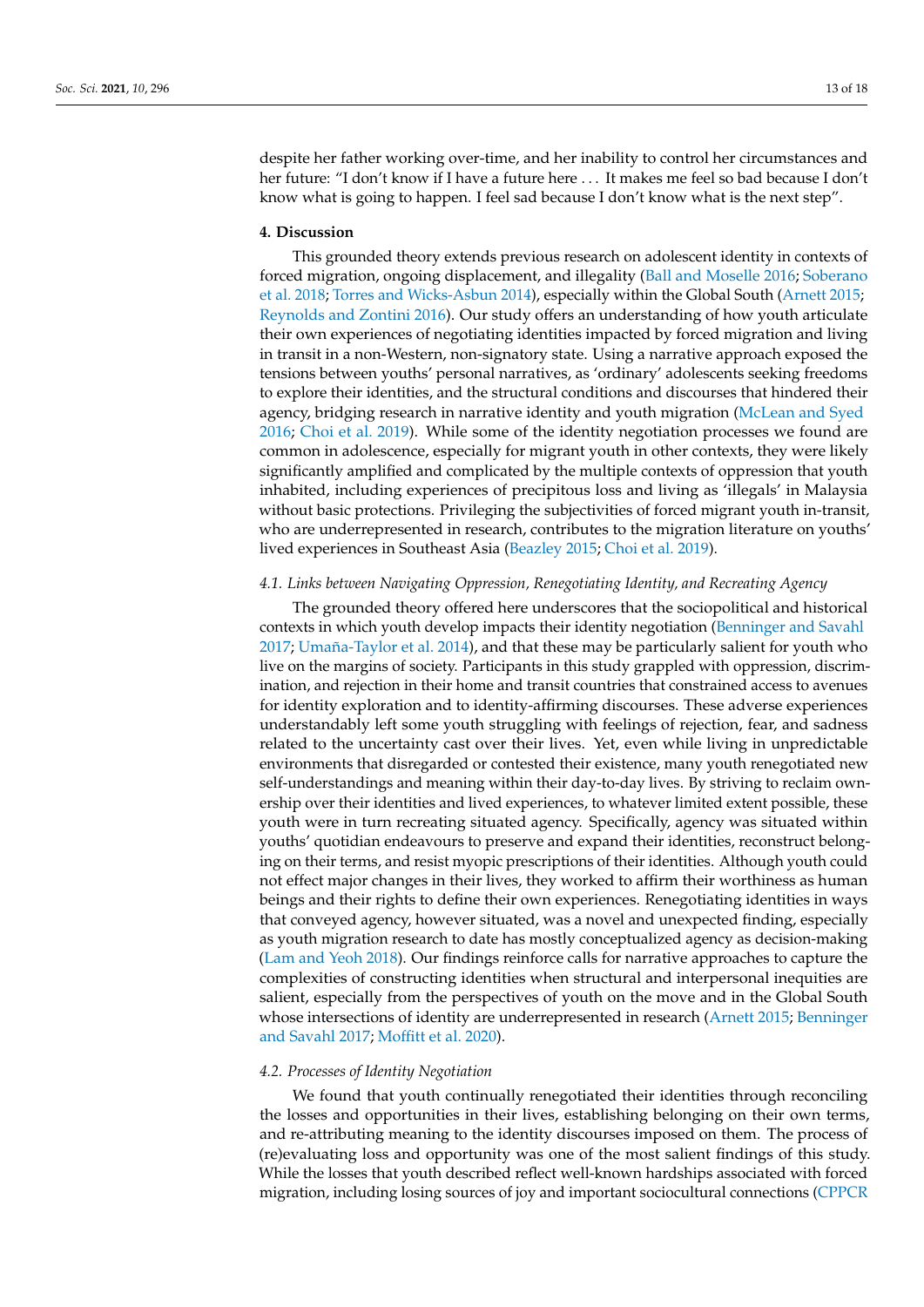[2009;](#page-15-17) [Bronstein and Montgomery](#page-15-18) [2011;](#page-15-18) [Soberano et al.](#page-17-8) [2018\)](#page-17-8), youths' perception and meaning making of positive experiences is less understood. Even at times when youth in our study felt less hopeful about their circumstances, many reframed their experiences as opportunities for personal growth and skill-building that they could leverage to achieve their imagined futures. This finding is important and adds a dimension to research that often underscores how experiences of forced migration, including internalization of trauma, discrimination in exile, and living illegally, hinder coherent identity formation in adolescence with potential negative long-term implications [\(Anagnostopoulos et al.](#page-15-19) [2006;](#page-15-19) [Soberano et al.](#page-17-8) [2018\)](#page-17-8). While the vulnerability and challenges that forced migrant youth in transit endure should not be diminished, more studies are needed to illuminate the complexity of their experiences and identities shaped by co-occurring loss and creation of opportunities even in constrained circumstances.

Despite the distinctiveness of our sample, our theory shares similarities with a range of literature about adolescent identity, particularly on ethnic, racialized, and newcomer groups [\(Rogers and Way](#page-17-15) [2015;](#page-17-15) [Umaña-Taylor et al.](#page-17-14) [2014;](#page-17-14) [Valentine et al.](#page-17-16) [2009\)](#page-17-16). Ample research findings show that establishing belonging is particularly challenging for youth who are members of oppressed groups, and that finding belonging among those with interlocking experiences of oppression and resilience can buffer the negative impacts of exclusion [\(DiFulvio](#page-15-20) [2011;](#page-15-20) [Hayes and Endale](#page-16-26) [2018;](#page-16-26) [Toolis and Hammack](#page-17-17) [2015;](#page-17-17) [Valentine](#page-17-16) [et al.](#page-17-16) [2009;](#page-17-16) [Wakefield and Hudley](#page-17-18) [2007;](#page-17-18) [Rogers and Way](#page-17-15) [2015\)](#page-17-15). Similarly, participants in the current study struggled with questions of belonging, and they bonded with each other over shared experiences as 'migrants' in Malaysia. While their bonding may have been enhanced by our study design of sharing narratives in peer groups, forging these connections allowed at least some of the youth to see their struggles as a collective and to renegotiate identities that were worthy of belonging.

Additionally, research with newcomer youth has found that feeling belonging within families can be complicated by acculturation gaps, whereby youth may acculturate and adapt to norms in the host country quicker than their parents [\(Telzer](#page-17-19) [2010\)](#page-17-19). In comparison, we found that the majority of youth constructed belonging with their families. However, two girls described clashes with their parents over increasingly different perspectives about their roles as Muslim women. More research is needed to elucidate whether acculturation gaps are sources of stress for forced migrant youth in transit, including how youth negotiate conflicting family and societal norms when they are not legally resettled and accepted within society.

Unlike research with resettled refugee youth that has identified a struggle to reconcile a sense of belonging between one's culture of origin and host culture [\(Schwartz et al.](#page-17-20) [2015\)](#page-17-20), we found that forced migrant youth in Malaysia were more likely to simply disidentify with the dominant group. This is an important point of distinction between forced migrant youth who anticipate resettlement or repatriation, compared to those who are legally and permanently resettled. Forced migrant youth in transit may be less likely to form an affiliation to a transit country, especially one that rejects them, given their belief that it will be a temporary stop on a journey to another destination.

# *4.3. Limitations*

Several limitations are worth noting. First, our grounded theory is preliminary due to the small sample size. A larger sample is needed to determine whether this theory would resonate with the experiences of other forced migrant youth in transit. Second, we were not able to analyze differences in identity construction across ages because of the narrow age range within our sample. This analysis was also cross-sectional. Research that includes follow-up interviews with youth at least one year later could capture continuities and discontinuities in their stories, and yield insights about developmental processes of identity formation in mobility. However, this may not be feasible given that youth are on the move and may relocate unexpectedly. Third, Debra (first author) did not conduct the interviews and thus did not have field notes and memos to guide her analytic process. To compensate,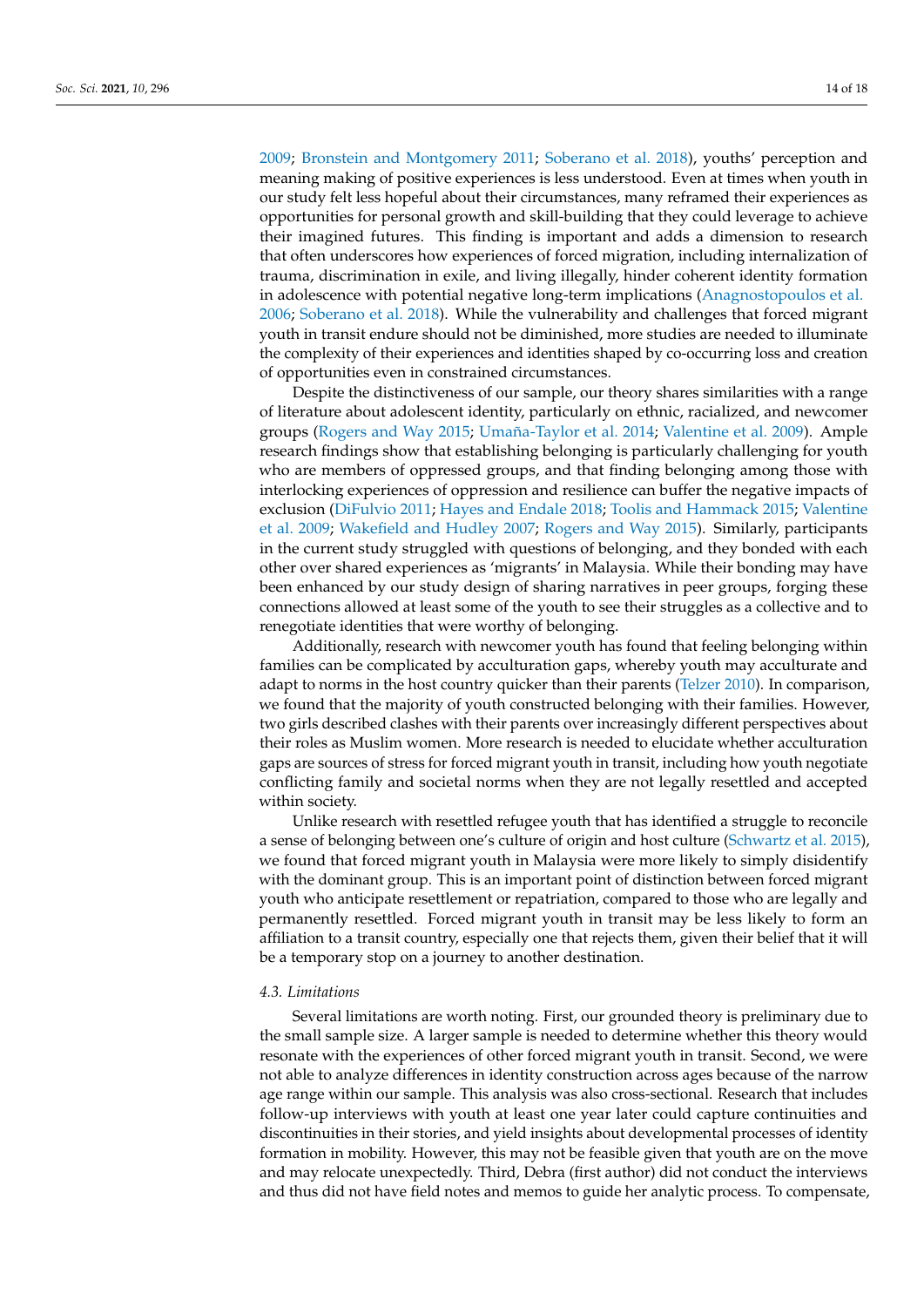Debra spent nearly a year iteratively analyzing the interviews and asked the interviewer about her personal experiences with the youth participants in Malaysia. Fourth, our study asked youth a few different questions beyond the scope of identity. A more singular focus on identity as the central theme for the PMSN could generate more nuanced data about negotiated, intersectional identities. Finally, although youth were asked at the outset how they wished to be represented in our research, we were not able to re-contact youth to review the findings. In future research, it would be important to maintain contact with study participants so that they can provide feedback about study findings, which may be feasible now that many migrant youth can access forms of telecommunication.

# *4.4. Implications and Future Directions*

This study has implications for conceptualizing adolescent identity in forced migration and in contexts of illegality in the Global South. Our findings emphasize that situating identity within distinct sociopolitical and historical situations and ongoing structural conditions is crucial. We echo calls for more research examining how illegality, precarity, and marginalization interact with developmental processes, particularly from the perspectives of youth themselves [\(Clayton et al.](#page-15-21) [2019;](#page-15-21) [Soberano et al.](#page-17-8) [2018;](#page-17-8) [Moffitt et al.](#page-16-25) [2020\)](#page-16-25).

Research on the intersections of injustice and youth identity should also consider resilience and agency [\(Clayton et al.](#page-15-21) [2019;](#page-15-21) [Ellis and Chen](#page-16-14) [2013\)](#page-16-14). Far from passive agents, forced migrant youth make daily choices about how to engage with their situation and attribute meaning to their experiences, even when their room for maneuver is limited. For practitioners working with forced migrant youth in transit, this finding underscores the importance of recognizing resilience in addition to validating youths' experiences of oppression [\(Ellis and Chen](#page-16-14) [2013;](#page-16-14) [Hughes](#page-16-27) [2019\)](#page-16-27). Although forced migrant youth face ongoing stressors, encouraging reflection on both individual strengths and collective resilience can help to challenge insidious stereotypes, create alternative self-constructions, and foster hopefulness and well-being.

In addition, our study offers further support for uptake of research methods that use varied forms of self- or collective-expression and that encourage a sense of community among participants. Our application of the PMSN method, which combined visual expression, story-telling, and peer mediation, was well-suited for engaging youth as a modality for expression, enhancing peer support, and learning what dimensions of migration experience are salient to youth. Further exploration of this method as an approach to narrative data collection and as a tool to promote peer psychosocial support is ongoing in the context of forced migrant youth in Thailand.

Finally, youths' voices must be entered into institutional and political discourse about how to resolve their displacement and illegal status [\(Ball and Moselle](#page-15-14) [2016;](#page-15-14) [Soberano](#page-17-8) [et al.](#page-17-8) [2018;](#page-17-8) Doná [and Veale](#page-15-2) [2011\)](#page-15-2). In keeping with the [UN](#page-17-21) [\(1989\)](#page-17-21), to which Malaysia is signatory, youth have a right be heard in decisions that affect them. As evidenced in our study, youth are able to articulate the impact of their illegal status and exclusionary policies on their well-being and development. Privileging youths' self-articulated needs, identities, and capabilities is necessary for making laws and services more inclusive, accessible, and representative of those whom they affect.

**Author Contributions:** Conceptualization, D.T. and J.B.; methodology, D.T.; formal analysis, D.T.; investigation D.T. (theory), and J.B. (empirical fieldwork); resources, J.B.; data curation, D.T.; writing original draft preparation, D.T.; writing—review and editing, D.T. and J.B.; visualization, D.T.; supervision, J.B.; project administration, J.B.; funding acquisition, J.B. All authors have read and agreed to the published version of the manuscript.

**Funding:** This research was funded by a Social Sciences and Humanities Research Council Insight Grant #892-2019-3024. The APC for this Special Issue was waived.

**Informed Consent Statement:** Informed consent was obtained from the youth, and their guardians where possible, prior to participating in the study. Pseudonyms are used to protect the anonymity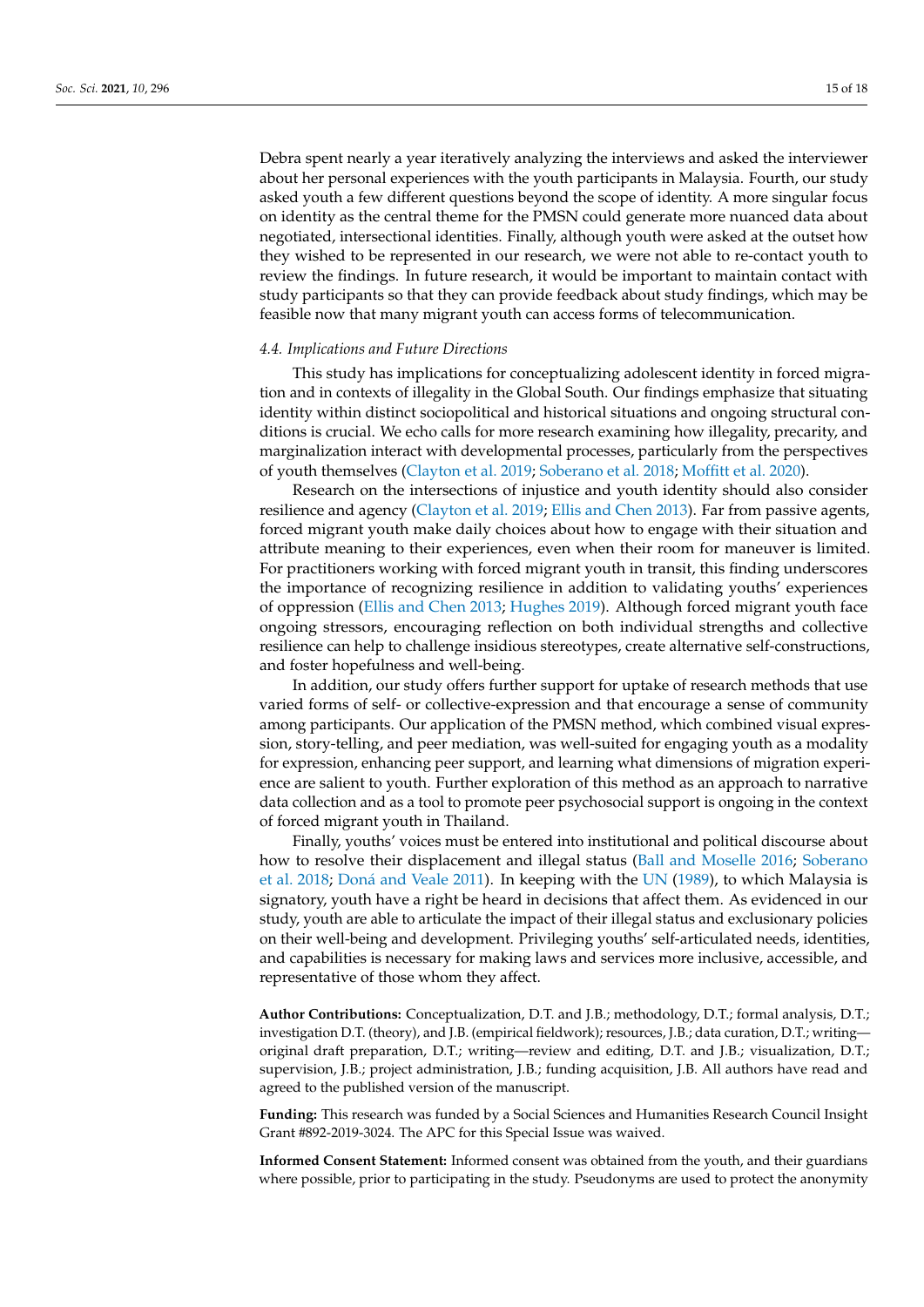of the participants. The study protocol was approved by the Human Research Ethics Board of the University of Victoria (16-316, 19-September-2016).

**Data Availability Statement:** Not applicable.

**Acknowledgments:** We are immensely grateful to the youth who shared their stories with us and to the Malaysia Social Research Institute for hosting the study. A special thank you to Rashin Lamouchi and Christopher Tse for facilitating the storyboard sessions in Malaysia and for transcribing interviews. We also thank Fanie Collardeau for serving as a second coder on this study, and Catherine Costigan for providing feedback on the findings in her role as a co-supervisor for the first author.

**Conflicts of Interest:** The authors declare no conflict of interest. The funders had no role in the design of the study; in the collection, analyses, or interpretation of data; in the writing of the manuscript, or in the decision to publish the results.

#### **References**

- <span id="page-15-19"></span>Anagnostopoulos, Dimitris C., Maria Vlassopoulos, and Helen Lazaratou. 2006. Forced Migration, Adolescence, and Identity Formation. *The American Journal of Psychoanalysis* 66: 225–37. [\[CrossRef\]](http://doi.org/10.1007/s11231-006-9019-1) [\[PubMed\]](http://www.ncbi.nlm.nih.gov/pubmed/16964539)
- <span id="page-15-7"></span>Ansell, Nicola. 2009. Childhood and the Politics of Scale: Descaling Children's Geographies. *Progress in Human Geography* 33: 190–209. [\[CrossRef\]](http://doi.org/10.1177/0309132508090980)
- <span id="page-15-8"></span>Arnett, Jeffrey Jensen. 2015. Identity Development from Adolescence to Emerging Adulthood: What we Know and (especially) Don't Know. In *The Oxford Handbook of Identity Development*. Edited by Kate C. McLean and Moin Syed. New York: Oxford University Press, pp. 53–64.
- <span id="page-15-14"></span>Ball, Jessica, and Sarah Moselle. 2016. Forced Migrant Youth's Identity Development and Agency in Resettlement Decision-Making: Liminal Life on the Myanmar-Thailand Border. *Migration, Mobility, & Displacement* 2: 110–25. [\[CrossRef\]](http://doi.org/10.18357/mmd22201616157)
- <span id="page-15-0"></span>Ball, Jessica, and Sarah Moselle. 2015. Living Liminally: Migrant Children Living in the Myanmar-Thailand Border Region. *Global Studies of Childhood* 5: 425–436. [\[CrossRef\]](http://doi.org/10.1177/2043610615613883)
- <span id="page-15-9"></span>Ball, Jessica. 2020. An Arts-Based, Peer-mediated Story Board Narrative Method in Research on Identity, Belonging and Future Aspirations of Forced Migrant Youth. *Migration, Mobility, & Displacement* 5: 83–93.
- <span id="page-15-15"></span>Beazley, Harriot. 2015. Multiple Identities, Multiple Realities: Children who Migrate Independently for Work in Southeast Asia. *Children's Geographies* 13: 296–309. [\[CrossRef\]](http://doi.org/10.1080/14733285.2015.972620)
- <span id="page-15-4"></span>Bellino, Michelle J. 2018. Youth Aspirations in Kakuma Refugee Camp: Education as a Means for Social, Spatial, and Economic (Im)Mobility. *Globalisation, Societies and Education* 16: 541–56. [\[CrossRef\]](http://doi.org/10.1080/14767724.2018.1512049)
- <span id="page-15-16"></span>Benninger, Elizabeth, and Shazly Savahl. 2017. A Systematic Review of Children's Construction of the Self: Implications for Children's Subjective Well-Being. *Child Indicators Research* 10: 545–69. [\[CrossRef\]](http://doi.org/10.1007/s12187-016-9382-2)
- <span id="page-15-1"></span>Bhabha, Jacqueline. 2014. *Child Migration and Human Rights in a Global Age*. Princeton: Princeton University Press.
- <span id="page-15-18"></span><span id="page-15-3"></span>Bhatia, Sunil. 2017. *Decolonizing Psychology: Globalization, Social Justice, and Indian Youth Identities*. New York: Oxford University Press. Bronstein, Israel, and Paul Montgomery. 2011. Psychological Distress in Refugee Children: A Systematic Review. *Clinical Child and Family Psychology Review* 14: 44–56. [\[CrossRef\]](http://doi.org/10.1007/s10567-010-0081-0)
- <span id="page-15-11"></span>Charmaz, Kathy, and Robert Thornberg. 2020. The Pursuit of Quality in Grounded Theory. *Qualitative Research in Psychology* 18: 1–23. [\[CrossRef\]](http://doi.org/10.1080/14780887.2020.1780357)
- <span id="page-15-10"></span>Charmaz, Kathy. 2014. *Constructing Grounded Theory*, 2nd ed. Los Angeles: Sage.
- <span id="page-15-12"></span>Charmaz, Kathy. 2017. Special Invited Paper: Continuities, Contradictions, and Critical Inquiry in Grounded Theory. *International Journal of Qualitative Methods* 16: 1–8. [\[CrossRef\]](http://doi.org/10.1177/1609406917719350)
- <span id="page-15-6"></span>Choi, Susanne Y. P., Brenda S. A. Yeoh, and Theodora Lam. 2019. Editorial Introduction: Situated Agency in the Context of Research on Children, Migration, and Family in Asia. *Population Space and Place* 25: e2149. [\[CrossRef\]](http://doi.org/10.1002/psp.2149)
- <span id="page-15-13"></span>Clark, Adele. 2003. Situational Analyses: Grounded Theory Mapping After the Postmodern Turn. *Symbolic Interaction* 26: 553–76. [\[CrossRef\]](http://doi.org/10.1525/si.2003.26.4.553)
- <span id="page-15-21"></span>Clayton, Sue, Anna Gupta, and Katie Willis. 2019. *Unaccompanied Young Migrants: Identity, Care and Justice*. Bristol: Policy Press.
- <span id="page-15-17"></span>Committee for the Protection and Promotion of Child Rights (Burma) (CPPCR). 2009. Feeling Small in Another Person's Country: The Situation of Burmese Migrant Children in Mae Sot, Thailand. Available online: [http://www.burmalibrary.org/docs08/Feeling\\_](http://www.burmalibrary.org/docs08/Feeling_Small.pdf) [Small.pdf](http://www.burmalibrary.org/docs08/Feeling_Small.pdf) (accessed on 10 December 2020).
- <span id="page-15-5"></span>DeJaeghere, Joan, Nancy Pellowski Wiger, and Laura Wangsness Willemsen. 2016. Broadening Educational Outcomes: Social Relations, Skills Development, and Employability for Youth. *Comparative Education Review* 60: 457–79. [\[CrossRef\]](http://doi.org/10.1086/687034)
- <span id="page-15-20"></span>DiFulvio, Gloria T. 2011. Sexual Minority Youth, Social Connection and Resilience: From Personal Struggle to Collective Identity. *Social Science and Medicine* 72: 1611–17. [\[CrossRef\]](http://doi.org/10.1016/j.socscimed.2011.02.045)
- <span id="page-15-2"></span>Doná, Giorgia, and Angela Veale. 2011. Divergent Discourses, Children and Forced Migration. *Journal of Ethnic and Migration Studies* 37: 1273–89. [\[CrossRef\]](http://doi.org/10.1080/1369183X.2011.590929)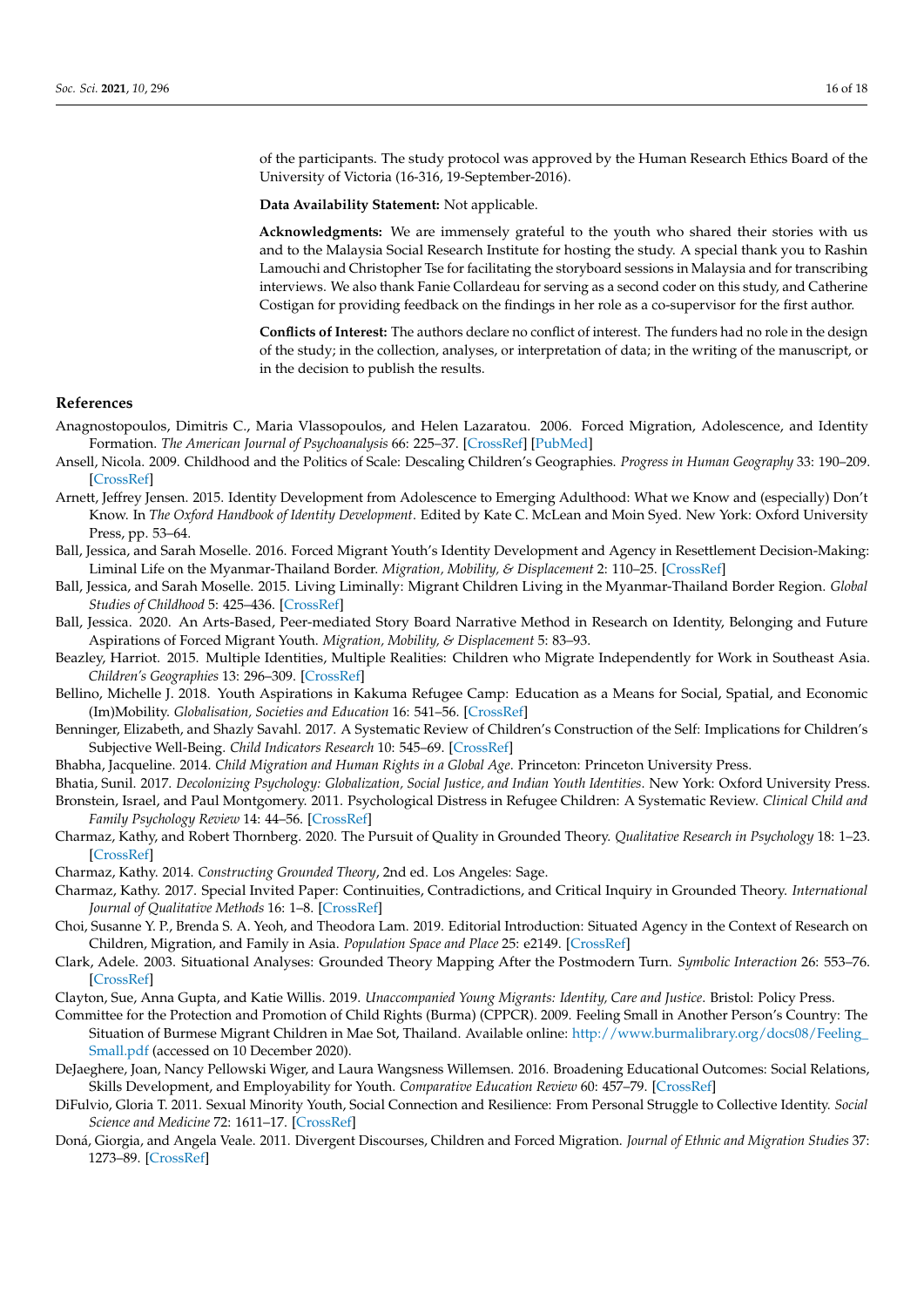- <span id="page-16-21"></span>Doná, Giorgia. 2014. Forced Migration, and Material and Virtual Mobility among Rwandan Children and Young People. In *Child and Youth Migration: Mobility-in-Migration in an Era of Globalization*. Edited by Giorgia Doná and Angela Veale. London: Palgrave Macmillan, pp. 116–39.
- <span id="page-16-14"></span>Ellis, Lauren M., and Eric C. Chen. 2013. Negotiating Identity Development among Undocumented Immigrant College Students: A Grounded Theory Study. *Journal of Counseling Psychology* 60: 251–64. [\[CrossRef\]](http://doi.org/10.1037/a0031350)
- <span id="page-16-12"></span>Ensor, Marisa O. 2010. Understanding Migrant Children: Conceptualizations, Approaches, and Issues. In *Children and Migration at the Crossroads of Resiliency and Vulnerability*. Edited by Marisa O. Ensor and Elzbieta Gozdziak. New York: Palgrave Macmillan, pp. 15–35.
- <span id="page-16-5"></span>Erikson, Erik. H. 1968. *Identity, Youth and Crisis*. New York: W.W. Norton, Inc.
- <span id="page-16-2"></span>Evans, Rosalind, Claudia Lo Forte, and Erika McAsian Fraser. 2013. *UNHCR's Engagement with Displaced Youth. A Global Review*. Geneva: UNHCR. Available online: <https://www.unhcr.org/en-us/513f37bb9.pdf> (accessed on 10 July 2021).
- <span id="page-16-15"></span>Fincham, Kathleen. 2012. Learning the Nation in Exile: Constructing Youth Identities, Belonging and 'Citizenship' in Palestinian Refugee Camps in South Lebanon. *Comparative Education* 48: 119–33. [\[CrossRef\]](http://doi.org/10.1080/03050068.2011.637767)
- <span id="page-16-23"></span>Glaser, Barney G. 1992. *Emergence vs. Forcing: Basics of Grounded Theory Analysis*. Mill Valley: Sociology Press.
- <span id="page-16-8"></span>Habermas, Tilmann, and Susan Bluck. 2000. Getting a life: The emergence of the life story in adolescence. *Psychological Bulletin* 126: 748–69. [\[CrossRef\]](http://doi.org/10.1037/0033-2909.126.5.748)
- <span id="page-16-9"></span>Hammack, Phillip L., and Bertram J. Cohler. 2009. Narrative Engagement and Stories of Sexual Identity: An Interdisciplinary Approach to the Study of Sexual Lives. In *The Story of Sexual Identity: Narrative Perspectives on the Gay and Lesbian Life Course*. Edited by Phillip L. Hammack and Bertram J. Cohler. New York: Oxford University Press, pp. 3–22. [\[CrossRef\]](http://doi.org/10.1093/acprof:oso/9780195326789.003.0001)
- <span id="page-16-26"></span>Hayes, Sherrill W., and Etsegenet Endale. 2018. "Sometimes My Mind, it has to Analyze Two Things": Identity Development and Adaptation for Refugee and Newcomer Adolescents. *Peace and Conflict* 24: 283–90. [\[CrossRef\]](http://doi.org/10.1037/pac0000315)
- <span id="page-16-27"></span>Hughes, Gillian. 2019. From Individual Vulnerability to Collective Resistance: Responding to the Emotional Impact of Trauma on Unaccompanied Children Seeking Asylum. In *Unaccompanied Young Migrants: Identity, Care and Justice*. Edited by Clayton Sue, Gupta Anna and Willis Katie. Bristol: Bristol University Press, pp. 135–58. [\[CrossRef\]](http://doi.org/10.2307/j.ctvbd8jc1.14)
- <span id="page-16-0"></span>International Organization for Migration (IOM). 2020. World Migration Report. Available online: [https://publications.iom.int/books/](https://publications.iom.int/books/world-migration-report-2020) [world-migration-report-2020](https://publications.iom.int/books/world-migration-report-2020) (accessed on 10 September 2020).
- <span id="page-16-17"></span>James, Adrian L., and Allison James. 2004. *Constructing Childhood: Theory, Policy and Social Practice*. Hampshire: Palgrave Macmillan.
- <span id="page-16-20"></span>Johnson, Derina, and Robbie Gilligan. 2020. Youth Agency in Everyday Precarity: The Experiences of Young Migrants and Refugees Growing Up on the Thailand-Myanmar Border. *Journal of Youth Studies* 24: 142–61. [\[CrossRef\]](http://doi.org/10.1080/13676261.2020.1713307)
- <span id="page-16-10"></span>Kirschner, Suzanne R. 2015. Subjectivity as Socioculturally Constituted Experience. In *The Wiley Handbook of Theoretical and Philosophical Psychology: Methods, Approaches, and New Directions for Social Sciences*. Edited by Jack Martin, Jeff Sugarman and Kathleen L. Slaney. Chichester, UK: John Wiley & Sons, Ltd., pp. 293–307. [\[CrossRef\]](http://doi.org/10.1002/9781118748213.ch19)
- <span id="page-16-22"></span>Lam, Theodora, and Brenda S. A. Yeoh. 2018. Under One Roof? Left-behind Children's Perspectives in Negotiating Relationships with Absent and Return-migrant Parents. *Population Space and Place* 25: e2151. [\[CrossRef\]](http://doi.org/10.1002/psp.2151) [\[PubMed\]](http://www.ncbi.nlm.nih.gov/pubmed/31068765)
- <span id="page-16-7"></span>Luyckx, Koen, Luc Goossens, and Bart Soenens. 2006. A Developmental Contextual Perspective on Identity Construction in Emerging Adulthood: Change Dynamics in Commitment Formation and Commitment Evaluation. *Developmental Psychology* 42: 366–80. [\[CrossRef\]](http://doi.org/10.1037/0012-1649.42.2.366)
- <span id="page-16-6"></span>Marcia, James E. 1966. Development and Validation of Ego-Identity Status. *Journal of Personality and Social Psychology* 3: 551–58. [\[CrossRef\]](http://doi.org/10.1037/h0023281) [\[PubMed\]](http://www.ncbi.nlm.nih.gov/pubmed/5939604)
- <span id="page-16-11"></span>McLean, Kate C., and Moin Syed. 2016. Personal, Master, and Alternative Narratives: An Integrative Framework for Understanding Identity Development in Context. *Human Development* 58: 318–49. [\[CrossRef\]](http://doi.org/10.1159/000445817)
- <span id="page-16-25"></span>Moffitt, Ursula, Linda P. Juang, and Moin Syed. 2020. Intersectionality and Youth Identity Development Research in Europe. *Frontiers in Psychology* 11: 78. [\[CrossRef\]](http://doi.org/10.3389/fpsyg.2020.00078) [\[PubMed\]](http://www.ncbi.nlm.nih.gov/pubmed/32082225)
- <span id="page-16-13"></span>Morani, Marina, Bernard Gross, Tina Askanius, and Tobias Linné. 2015. Press Coverage of the Refugee and Migrant Crisis in the EU: A Content Analysis of Five European Countries. Report for United Nations High Commission for Refugees. Available online: <https://www.unhcr.org/56bb369c9.pdf> (accessed on 28 February 2021).
- <span id="page-16-24"></span>Morrow, Susan. 2005. Quality and Trustworthiness in Qualitative Research in Counselling Psychology. *Journal of Counseling Psychology* 52: 250–60. [\[CrossRef\]](http://doi.org/10.1037/0022-0167.52.2.250)
- <span id="page-16-4"></span>Motti-Stefanidi, Frosso. 2015. Identity Development in the Context of the Risk and Resilience Framework. In *The Oxford Handbook of Identity Development*. Edited by Kate C. McLean and Moin Syed. New York: Oxford University Press, pp. 472–89.
- <span id="page-16-18"></span>Opfermann, Lena S. 2020. 'If You can't Beat them, be them!'—Everyday Experiences and 'Performative Agency' among Undocumented Migrant Youth in South Africa. *Children's Geographies* 18: 379–92. [\[CrossRef\]](http://doi.org/10.1080/14733285.2019.1646890)
- <span id="page-16-16"></span>Paret, Marcel, and Shannon Gleeson. 2016. Precarity and agency through a migration lens. *Citizenship Studies* 20: 277–94. [\[CrossRef\]](http://doi.org/10.1080/13621025.2016.1158356)
- <span id="page-16-19"></span>Payne, Ruth. 2012. 'Extraordinary Survivors' Or 'Ordinary Lives'? Embracing 'Everyday Agency' in Social Interventions with Child-Headed Households in Zambia. *Children's Geographies* 10: 399–411. [\[CrossRef\]](http://doi.org/10.1080/14733285.2012.726071)
- <span id="page-16-3"></span>Razali, Rodziana Mohamed, Rohaida Nordin, and Tamara Joan Duraisingam. 2015. Migration and Statelessness: Turning the Spotlight on Malaysia. *Pertanika Journal of Social Sciences and Humanities* 23: 19–36.
- <span id="page-16-1"></span>Refugee Studies Centre. 2012. *Forced Migration Review: Being Young and Out of Place*. Oxford: The Refugee Studies Center at University of Oxford, vol. 40, pp. 1–53.